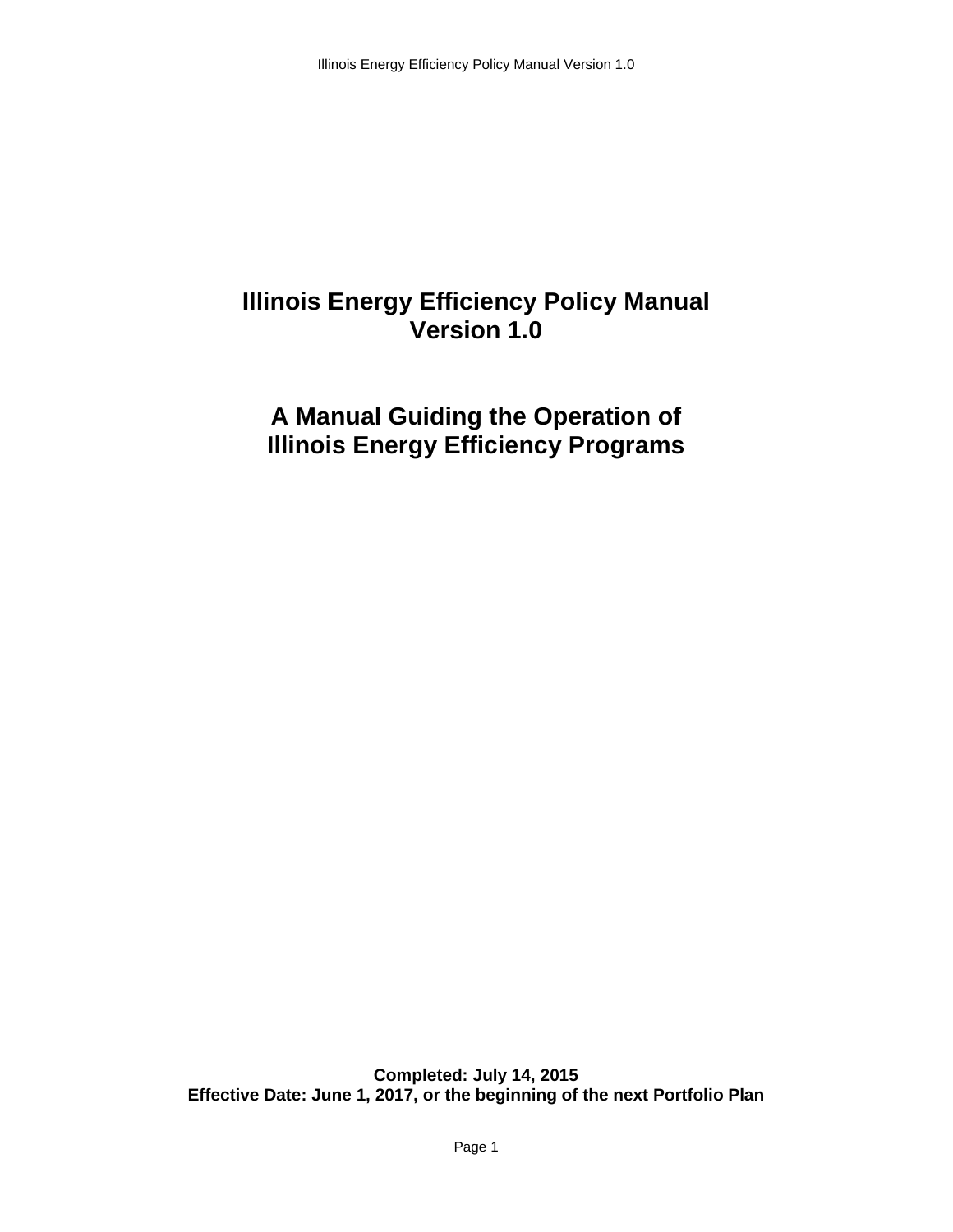# **Acknowledgements**

The Illinois Energy Efficiency Stakeholder Advisory Group (SAG) Facilitation Team wishes to thank the Policy Manual Subcommittee members for significant, regular and constructive participation in the Policy Manual Subcommittee discussions and drafting. Version 1.0 of the Policy Manual is truly the Subcommittee work product, and not the work of one or a handful of individuals. The Illinois Energy Efficiency Policy Manual would not exist without the efforts of the Subcommittee. The Policy Manual Subcommittee was open to all interested SAG participants. Regular participants included representatives from all five Program Administrators (Ameren IL, ComEd, Nicor Gas, Peoples Gas-North Shore Gas, DCEO); ICC Staff; Independent Evaluators; Ratepayer Advocates (IL AG's Office and Citizens Utility Board (CUB)); Environmental Advocates (NRDC). The industrial customer representative (Illinois Industrial Energy Consumers (IIEC)) participated on an occasional basis. Participant backgrounds included Program Administrator leaders and regulatory experts, attorneys, consultants with experience in several jurisdictions with mature energy efficiency portfolios, and EM&V experts.

The following organizations and individuals participated in the Policy Manual Subcommittee on a regular basis:

- Ameren Illinois: Keith Martin, Keith Goerss, Cheryl Miller, Kristol Whatley
- ComEd: Mike Brandt, Roger Baker
- Nicor Gas: Jim Jerozal, Ted Weaver (First Tracks Consulting, on behalf of Nicor Gas); Chris Vaughn, Hammad Chaudhry, Anne Mitchell (R3 Law on behalf of Nicor Gas)
- Peoples Gas/North Shore Gas: Pat Michalkiewicz; Koby Bailey, Sue Nathan (Applied Energy Group on behalf of PG/NSG), Paige Knutsen (Franklin Energy on behalf of PG/NSG)
- IL Department of Commerce and Economic Opportunity (DCEO): Molly Lunn and Deirdre Coughlin
- Illinois Attorney General's Office: Karen Lusson, Phil Mosenthal (Optimal Energy, on behalf of IL AG's Office)
- Citizens Utility Board: Mike McMahon
- Natural Resources Defense Council: Chris Neme (Energy Futures Group, on behalf of NRDC)
- IIEC: Ali Al-Jabir (Brubaker & Associates, Inc. on behalf of IIEC)
- ICC Staff
- EM&V: Rob Neumann (Navigant Consulting, evaluators for three of the Illinois Program Administrators); David Diebel and Jeremy Offenstein (ADM Associates)
- VEIC: Cheryl Jenkins
- SAG Facilitation Team: Annette Beitel and Celia Johnson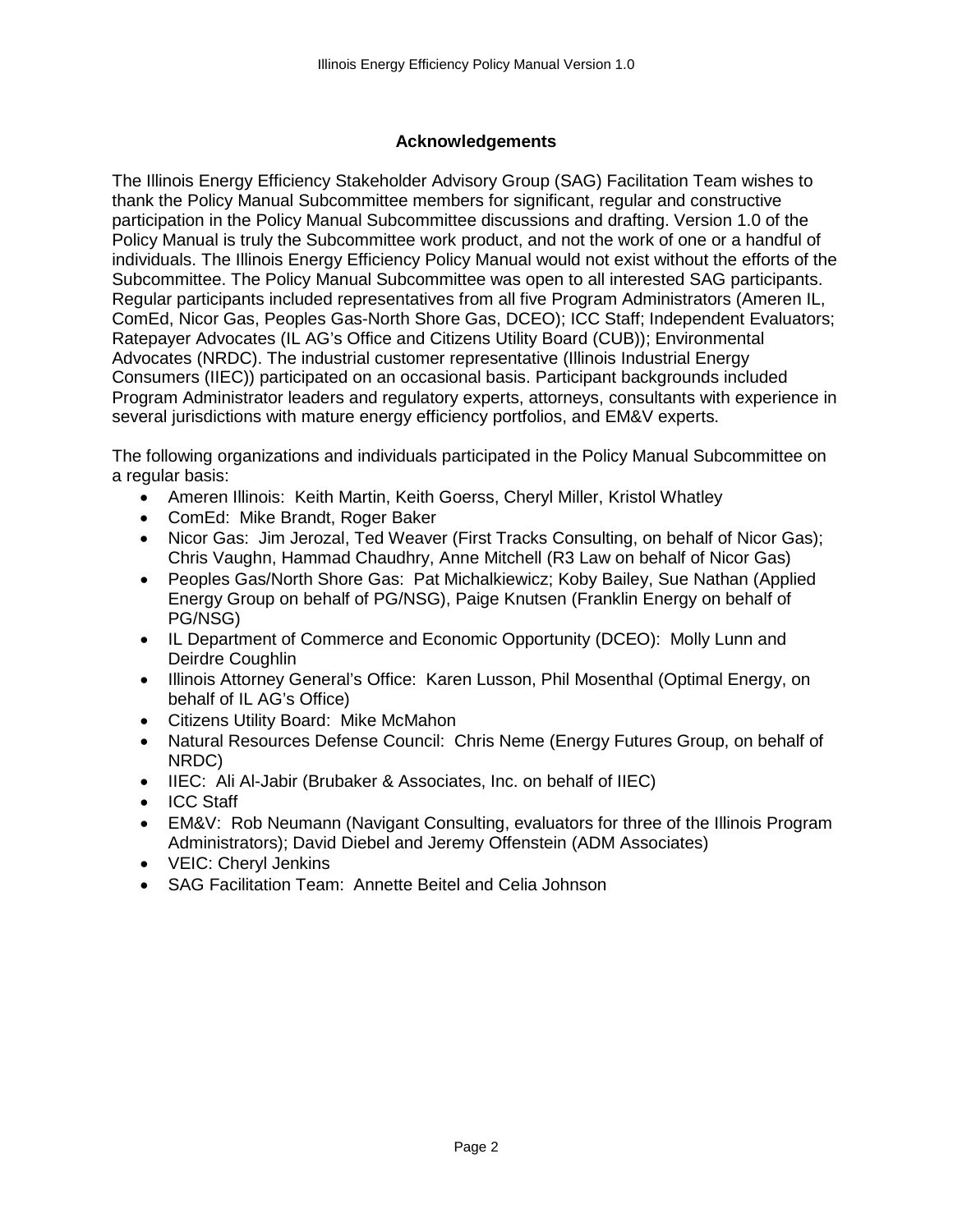# **Table of Contents**

| 2.1 |                                                                        |  |
|-----|------------------------------------------------------------------------|--|
| 2.2 |                                                                        |  |
| 2.3 |                                                                        |  |
| 2.4 |                                                                        |  |
| 2.5 |                                                                        |  |
|     | Section 3: Illinois Energy Efficiency Stakeholder Advisory Group  10   |  |
| 3.1 |                                                                        |  |
| 3.2 |                                                                        |  |
| 3.3 |                                                                        |  |
| 3.4 |                                                                        |  |
| 3.5 |                                                                        |  |
| 3.6 |                                                                        |  |
| 3.7 |                                                                        |  |
| 3.8 |                                                                        |  |
| 3.9 |                                                                        |  |
|     |                                                                        |  |
| 4.1 |                                                                        |  |
| 4.2 |                                                                        |  |
|     |                                                                        |  |
| 5.1 |                                                                        |  |
| 5.2 |                                                                        |  |
| 5.3 | Program Cost Categories for Section 8-103 and 8-104 Programs 16        |  |
| 5.4 |                                                                        |  |
|     |                                                                        |  |
| 6.1 |                                                                        |  |
| 6.2 |                                                                        |  |
| 6.3 |                                                                        |  |
| 6.4 |                                                                        |  |
| 6.5 |                                                                        |  |
| 6.6 | Program Administrator Annual Summary of Activities (Annual Report)  19 |  |
|     |                                                                        |  |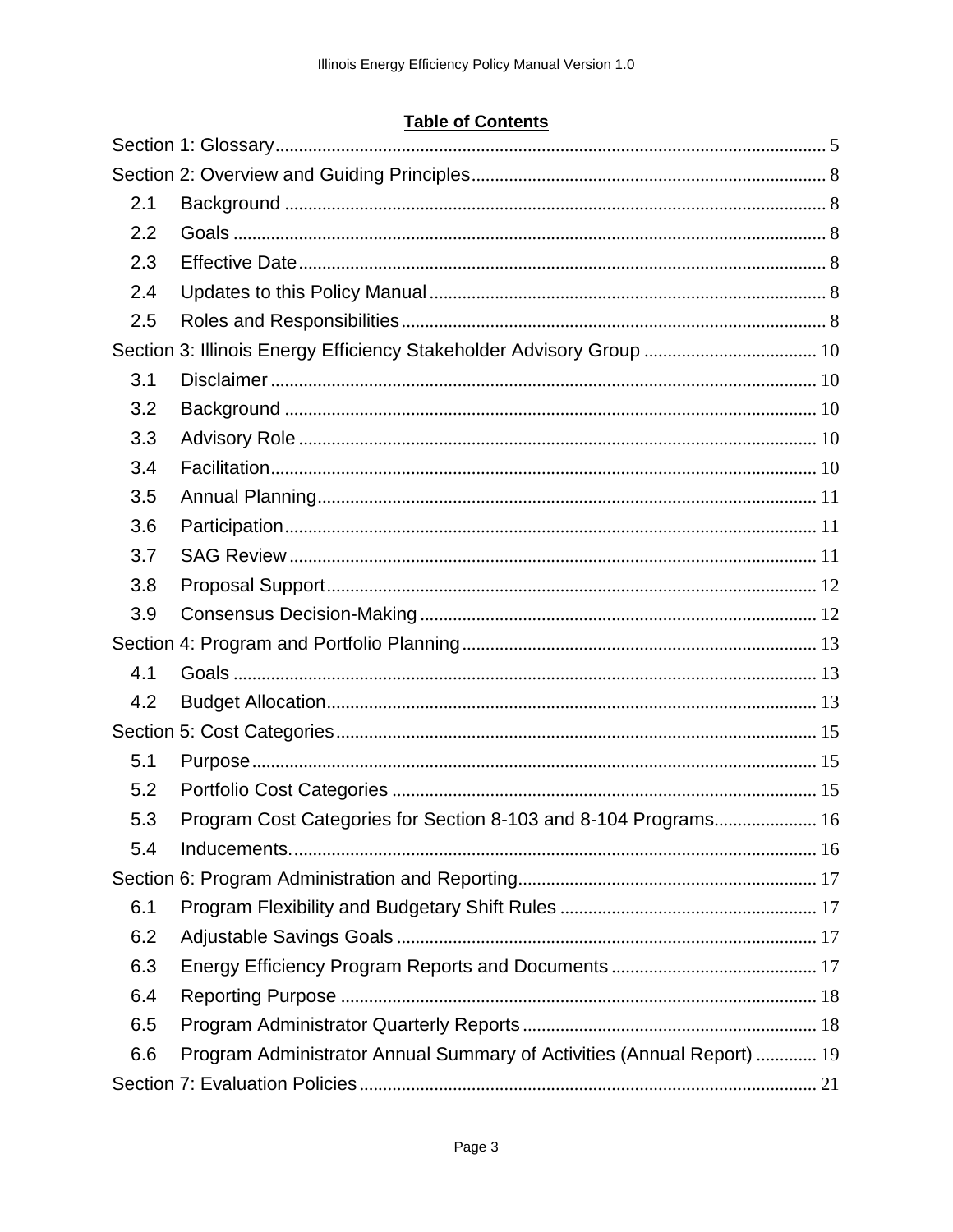| 7.1  |                                                                             |  |
|------|-----------------------------------------------------------------------------|--|
| 7.2  |                                                                             |  |
| 7.3  |                                                                             |  |
|      |                                                                             |  |
| 8.1  |                                                                             |  |
| 8.2  |                                                                             |  |
| 8.3  |                                                                             |  |
| 8.4  |                                                                             |  |
|      |                                                                             |  |
| 9.1  |                                                                             |  |
|      | Section 10: Evaluation Measurement & Verification Work Plans and Reports 29 |  |
| 10.1 |                                                                             |  |
| 10.2 |                                                                             |  |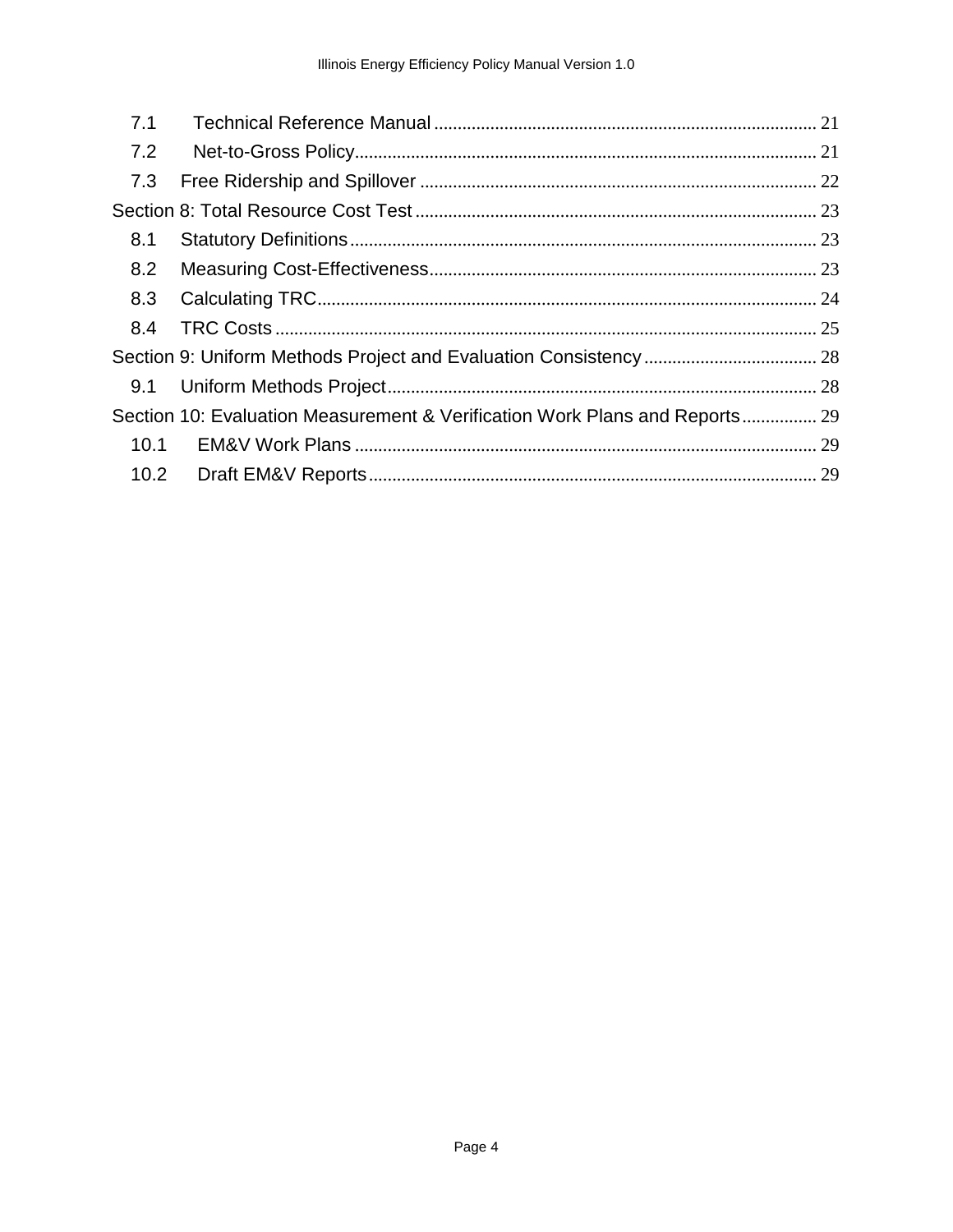# **Section 1: Glossary[1](#page-4-1)**

- <span id="page-4-0"></span>• *Best Practices* means any method, practice or technique that, through experience and research, has consistently shown results superior to those achieved with other means, and is used as a benchmark. Best Practices may include responding nimbly to market challenges, considering innovative ideas and approaches, statutory requirements, and regulatory directives which may be unique to the service territory.
- *Breakthrough Equipment and Devices* means energy-efficient technologies, Measures, projects, Programs, and/or services that the Program Administrator determines are generally nascent in Illinois or nationally, for which energy savings have not been validated through robust evaluation, measurement and verification (EM&V) efforts, in the Program Administrator service territory, or for which there is substantial uncertainty about their Cost-Effectiveness, performance, and/or Customer acceptance. Demonstration of Breakthrough Equipment and Devices is intended to support research and development activities.
- *Business Day(s)* means days not including Saturday, Sunday, or a State of Illinois or Federal Holiday.
- *Cost-Effective or Cost-Effectiveness* means the Total Resource Cost Test.[2](#page-4-2)
- *Commission or ICC* means the Illinois Commerce Commission, which is created and established under the provisions of the Public Utilities Act.<sup>[3](#page-4-3)</sup>
- *Comprehensive Efficiency* means a whole-building approach to saving energy that can result in the identification of the most Cost-Effective improvements and fewest missed energy saving opportunities, rather than a focus on single Measures.
- *Customer* means a residential or business ratepayer of Ameren Illinois Company, Commonwealth Edison Company, Northern Illinois Gas Company d/b/a Nicor Gas, Peoples Gas Light & Coke Company, or North Shore Gas Company.
- *Demand Response* means Measures that decrease peak electricity demand or shift demand from peak to off-peak periods.<sup>[4](#page-4-4)</sup>
- *Eligible Customers* means, as applicable, all Customers under Section 8-103; all Customers except those that have opted out or are exempt pursuant to Section 8- 104(m); or all Customers that are not declared competitive under Section 16-111.5B of the Public Utilities Act.
- *Energy Efficiency* means Measures that reduce the amount of energy, electricity or natural gas required to achieve a given end use. Energy Efficiency also includes Measures that reduce the total Btus of electricity and natural gas needed to meet the end use or uses.<sup>[5](#page-4-5)</sup>
- *Evaluator* means the independent third party contractor selected by each Program Administrator to evaluate the performance of Energy Efficiency Programs.
- *Free Rider* means a Program Participant who would have implemented the Program's Measure(s) or practice(s) in the absence of the Program. Free Riders can be (1) total, in which the Participant's activity would have completely replicated the Program Measure; (2) partial, in which the Participant's activity would have partially replicated the Program Measure; or (3) deferred, in which the Participant's activity would have partially or completely replicated the Program Measure, but at a future time.

<span id="page-4-1"></span> $1$  Any terms not defined in this Glossary should be defined based upon definitions provided in the IL-TRM, IL-TRM<br>Policy Document, or common definitions of the terms in the industry.

<span id="page-4-5"></span><span id="page-4-4"></span><span id="page-4-3"></span>

<span id="page-4-2"></span><sup>&</sup>lt;sup>2</sup> Public Utilities Act (220 ILCS 5/8-103(a); 220 ILCS 5/8-104(b)).<br>
<sup>3</sup> Public Utilities Act (220 ILCS 5/3-102).<br>
<sup>4</sup> Illinois Power Agency Act (20 ILCS 3855/1-10).<br>
<sup>5</sup> Illinois Power Agency Act (20 ILCS 3855/1-10); Pu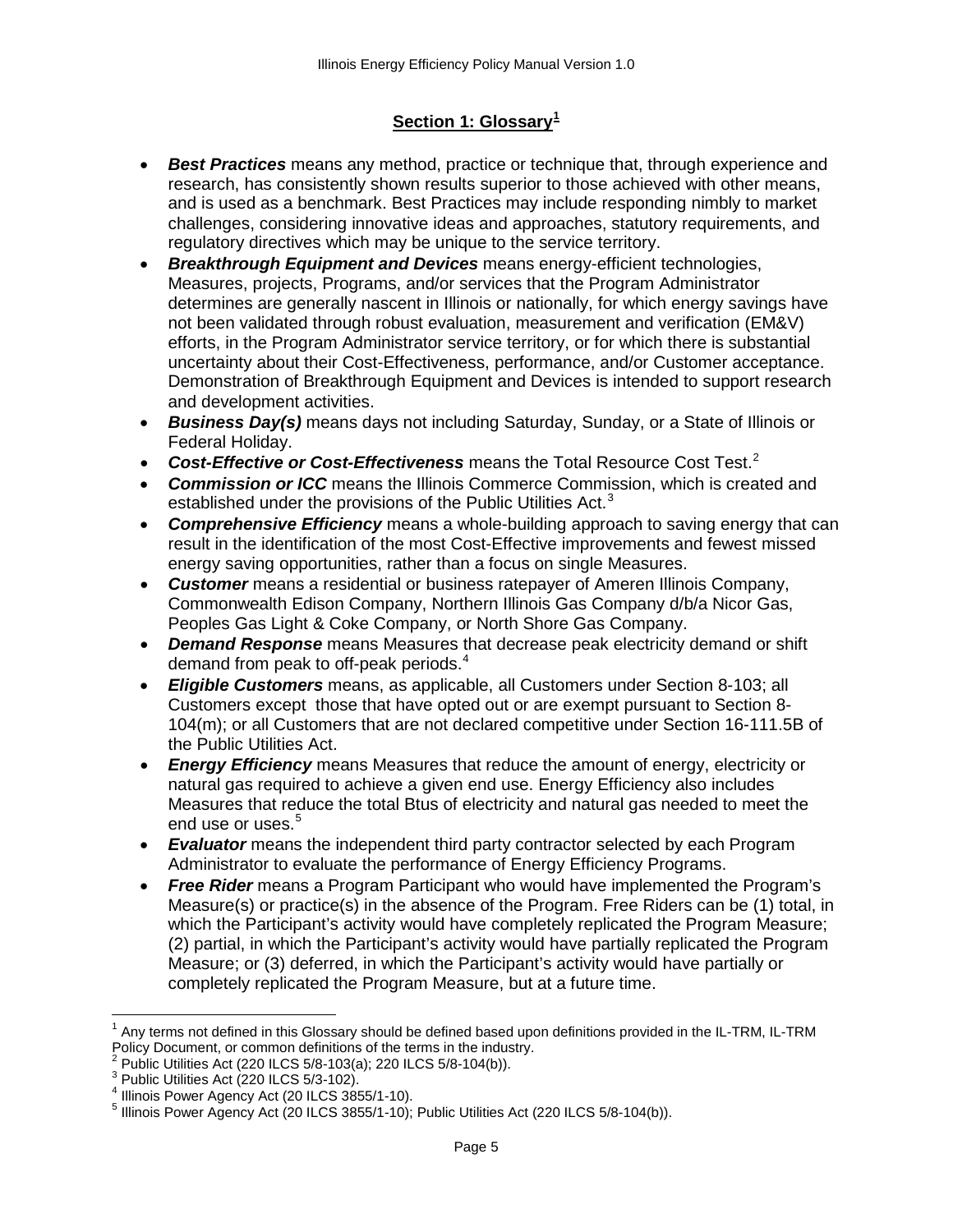- *Low Income Customer* means a residential Customer of a participating utility with a household income at or below one-hundred and fifty percent (150%) of the poverty level or households at or below eighty percent (80%) of the Area Median Income.<sup>[6](#page-5-0)</sup>
- *Illinois Energy Efficiency Stakeholder Advisory Group (EE SAG or SAG)* means an Energy Efficiency and Demand Response advisory body established by the Commission that is open to all interested participants. SAG is a forum that allows parties to express different opinions, better understand the opinions of others, and foster collaboration and consensus, where possible and appropriate.
- **Illinois Statewide Technical Reference Manual (IL-TRM)** means the document updated on an annual basis that provides a transparent and consistent basis for calculating energy (electric kilowatt-hours or natural gas therms) and capacity (electric kilowatts) savings generated by the State of Illinois' Energy Efficiency Programs.
- *Measure(s)* means an energy-using appliance, piece of equipment, audit, or practice that will result in measurable, reduced energy usage at a comparable level of service.
- *Natural Gas Self-Direct Program* means a Program available for natural gas utility Customers that meet certain criteria, pursuant to Section 8-104(m) of the Public Utilities Act.<sup>[7](#page-5-1)</sup>
- *Net-to-Gross (NTG) Ratio* means a factor representing net savings divided by gross savings that is applied to gross impacts to convert them into net impacts. The factor itself may be made up of a variety of factors that create differences between gross and net savings, commonly including Free Riders and Spillover. The factor can be estimated and applied separately to either energy or demand savings.
- *Non-Participant* means any consumer who was eligible but did not participate in the subject Energy Efficiency Program, in a given Program Year.
- *On-Bill Financing Program* means a Commission-approved Program for eligible residential and small commercial utility Customers to purchase Cost-Effective Energy Efficiency Measures, including Measures set forth in a Commission-approved Plan under Section 8-103 and 8-104 of the Public Utilities Act, with no required initial upfront payment, to pay the cost of those products and services over time on their utility bill.<sup>[8](#page-5-2)</sup>
- *Participant or Program Participant* means a Customer that received a service offered through an Energy Efficiency Program in a given Program Year. The term "service" is used in this definition to suggest that the service can be a wide variety of inducements, including financial rebates, technical assistance, product installations, training, Energy Efficiency information or other services, items, or conditions.
- *Plan* means the document filed by Program Administrators for approval by the Commission that includes electric and gas Energy Efficiency Programs and electric Demand Response Programs, pursuant to Section 8-103 and 8-104 of the Public Utilities Act.
- **Portfolio** means a group of Energy Efficiency Programs funded by Customers that are offered by Program Administrators during the three-year Program cycle pursuant to Section 8-103 and Section 8-104 of the Public Utilities Act.
- *Program* means an Energy Efficiency or Demand Response Program within the Portfolio offered to Eligible Customers of Program Administrators pursuant to Section 8- 103<sup>[9](#page-5-3)</sup>; a Section 16-111.5B Program offered to Eligible Customers of Ameren Illinois Company and/or Commonwealth Edison Company<sup>10</sup>; and/or an Energy Efficiency

<span id="page-5-0"></span><sup>&</sup>lt;sup>6</sup> Public Utilities Act (220 ILCS 5/8-103(f)(4); 220 ILCS 5/8-104(f)(4)).<br>
<sup>7</sup> Public Utilities Act (220 ILCS 5/8-104(m)).<br>
<sup>8</sup> Public Utilities Act (220 ILCS 5/16-111.7; 220 ILCS 5/19-140).<br>
<sup>9</sup> Public Utilities Act (22

<span id="page-5-1"></span>

<span id="page-5-2"></span>

<span id="page-5-3"></span>

<span id="page-5-4"></span>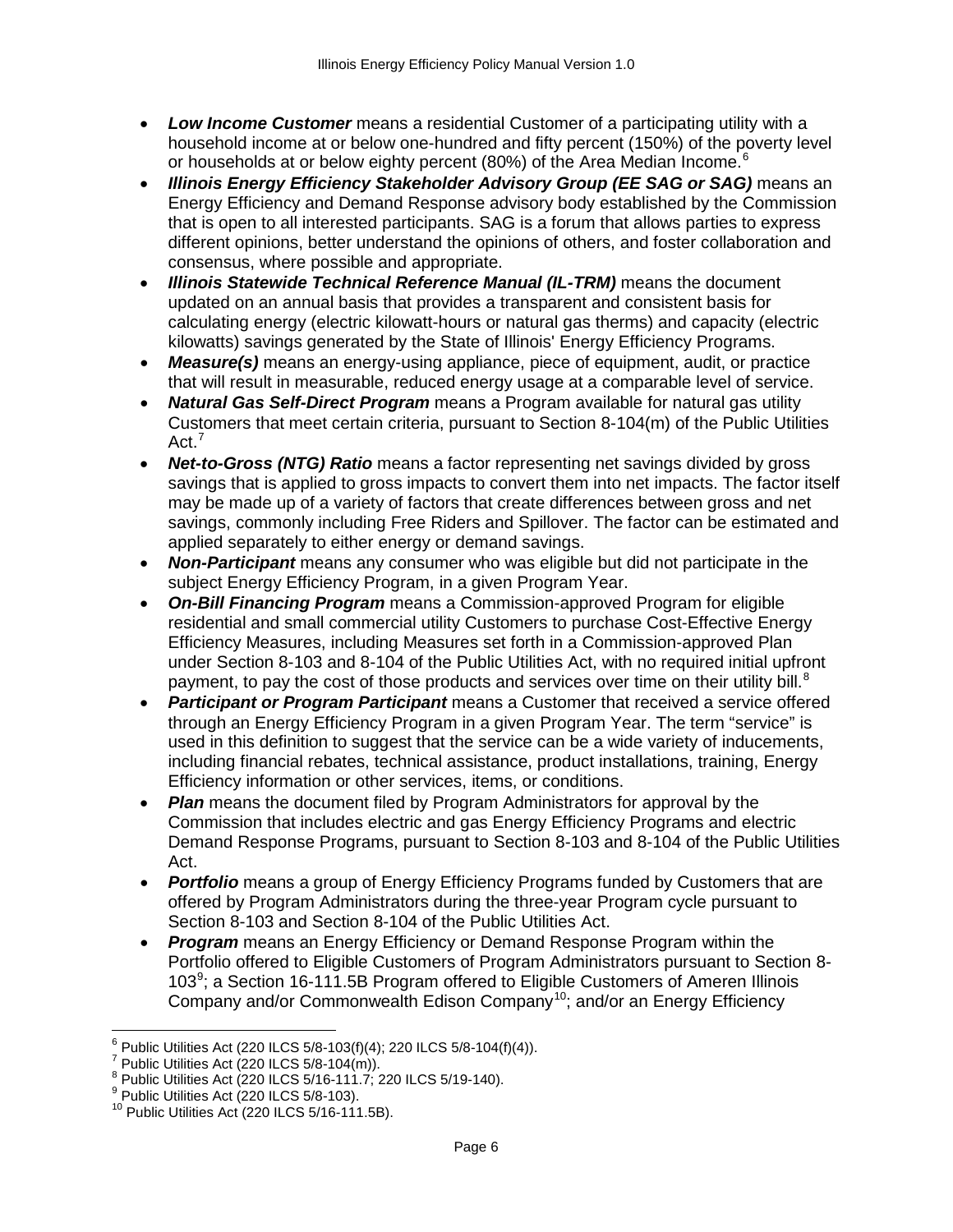Program within the Portfolio offered to Eligible Customers of Program Administrators pursuant to Section 8-104.<sup>[11](#page-6-0)</sup>

- *Program Administrator(s)* means Ameren Illinois Company (Ameren IL), Commonwealth Edison Company (ComEd), the Department of Commerce and Economic Opportunity (DCEO), Northern Illinois Gas Company d/b/a Nicor Gas Company (Nicor Gas), the Peoples Gas Light & Coke Company and North Shore Gas Company (Peoples Gas-North Shore Gas), offering Programs pursuant to Section 8- 103, Section 8-104, and/or Section 16-111.5B of the Public Utilities Act.
- *Program Implementation Contractor* means an organization contracting with a Program Administrator to implement an Energy Efficiency Program.
- *Program Year* or *Plan Year* means the year during which Energy Efficiency Programs offered by Program Administrators operate, from June 1 to May 31.
- *Public Sector* means units of local government (municipalities, townships, and county facilities), municipal corporations or special units of local government (library and park districts, public safety, water reclamation districts, airport authorities), public schools (k-12, community colleges, and public universities), and state and federal agencies, including corrections facilities and military bases.<sup>[12](#page-6-1)</sup>
- *SAG Facilitator* means the independent organization under contract to facilitate the Illinois Energy Efficiency Stakeholder Advisory Group.
- *Spillover (Participant and Non-Participant)* means reductions in energy consumption and/or demand caused by the presence of an Energy Efficiency Program, beyond the Program-claimed gross savings of the Participants. There can be Participant and/or Non-Participant Spillover. *Participant Spillover* is the additional energy savings that occur as a result of the Program's influence when a Program Participant independently installs incremental Energy Efficiency Measures or applies energy-saving practices after having participated in the Energy Efficiency Program. *Non-Participant Spillover* refers to energy savings that occur when a Program Non-Participant installs Energy Efficiency Measures or applies energy savings practices as a result of a Program's influence.
- *Sub-Programs* means a Program that has a specific title, target, budget, and uses a unique delivery or marketing approach not used across the entire Program.
- *Total Resource Cost (TRC) Test* shall have the meaning set forth Section 8, Total Resource Cost Test.<sup>[13](#page-6-2)</sup>
- *Trade Ally, Trade Allies, or Program Allies* means any independent entity that participates in an Energy Efficiency Program to enable the delivery of the Program to end use Customers including, but not limited to, heating, ventilation, air conditioning (HVAC), insulation, and electrical contractors, builders, and retailers.

<span id="page-6-2"></span>

<span id="page-6-1"></span><span id="page-6-0"></span><sup>&</sup>lt;sup>11</sup> Public Utilities Act (220 ILCS 5/8-104).<br><sup>12</sup> Public Utilities Act (220 ILCS 5/8-103(e); 220 ILCS 5/8-104(e)).<br><sup>13</sup> Illinois Power Agency Act (20 ILCS 3855/1-10); Public Utilities Act (220 ILCS 5/8-103(a); 220 ILCS 5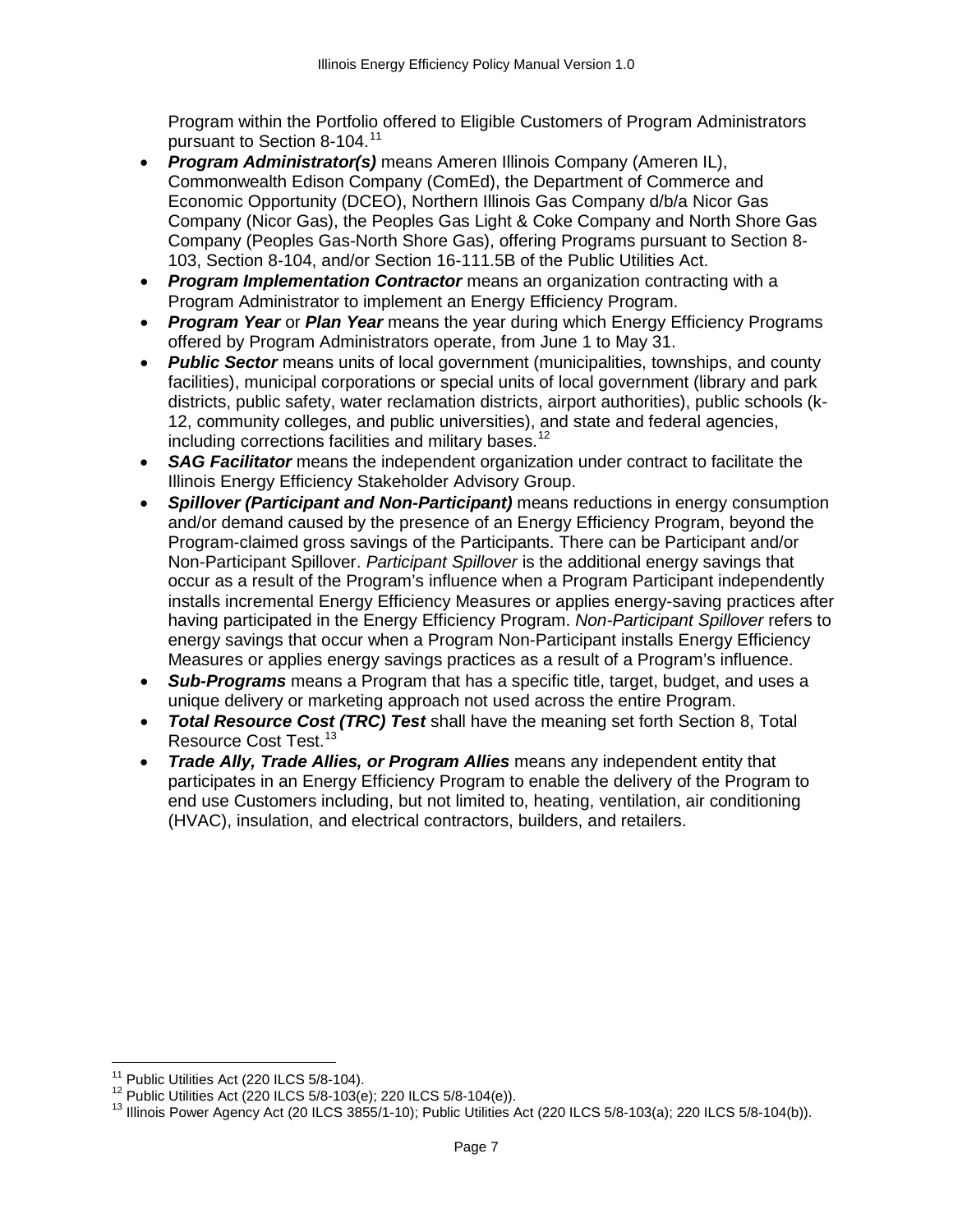## **Section 2: Overview and Guiding Principles**

#### <span id="page-7-1"></span><span id="page-7-0"></span>**2.1 Background**

This Illinois Energy Efficiency Policy Manual (Policy Manual) provides guiding principles for procurement, oversight, evaluation and operation of the electric and gas Energy Efficiency Programs authorized under Sections 8-103 and 8-104 of the Illinois Public Utilities Act (Act), and Section 16-111.5B, as applicable. The principles and policies articulated in the Policy Manual were derived from Commission orders, policies and procedures developed by the SAG, as well as Best Practices from state Energy Efficiency Programs delivered throughout the nation.

#### <span id="page-7-2"></span>**2.2 Goals**

The goals of this Policy Manual are to:

- Achieve consistent policies for utility ratepayer funded Energy Efficiency Programs;
- Reduce litigation before the Commission;
- Reduce Program Administrator risk for disallowance;
- Provide clarity and certainty for Program Administrators and other parties; and
- Create a policy framework that supports the delivery of Cost-Effective Energy Efficiency Portfolios, pursuant to Section 8-103, 8-104 and Cost-Effective Programs pursuant to Section 16-111.5B of the Act.

#### <span id="page-7-3"></span>**2.3 Effective Date**

The effective date for this Policy Manual is June 1, 2017 or the beginning of the next Portfolio Plan.

#### <span id="page-7-4"></span>**2.4 Updates to this Policy Manual**

This Policy Manual will be reviewed annually and updated as needed.

#### <span id="page-7-5"></span>**2.5 Roles and Responsibilities**

This Policy Manual references various roles and responsibilities of Program Administrators, Evaluators and SAG participants.

# **i. Program Administrators[14](#page-7-6) are responsible for:**

- a. Planning of Energy Efficiency Portfolio:
	- i. Developing the three year Portfolio of Energy Efficiency Programs to meet the statutorily required goals; and
	- ii. Electric utilities shall provide information to the Illinois Power Agency (IPA) for use in the development of the IPA procurement plan, consistent with the requirements of Section 16-111.5B.
- b. Management of Energy Efficiency Portfolio:

<span id="page-7-6"></span><sup>&</sup>lt;sup>14</sup> See Section 1, Glossary, for definition of Program Administrator.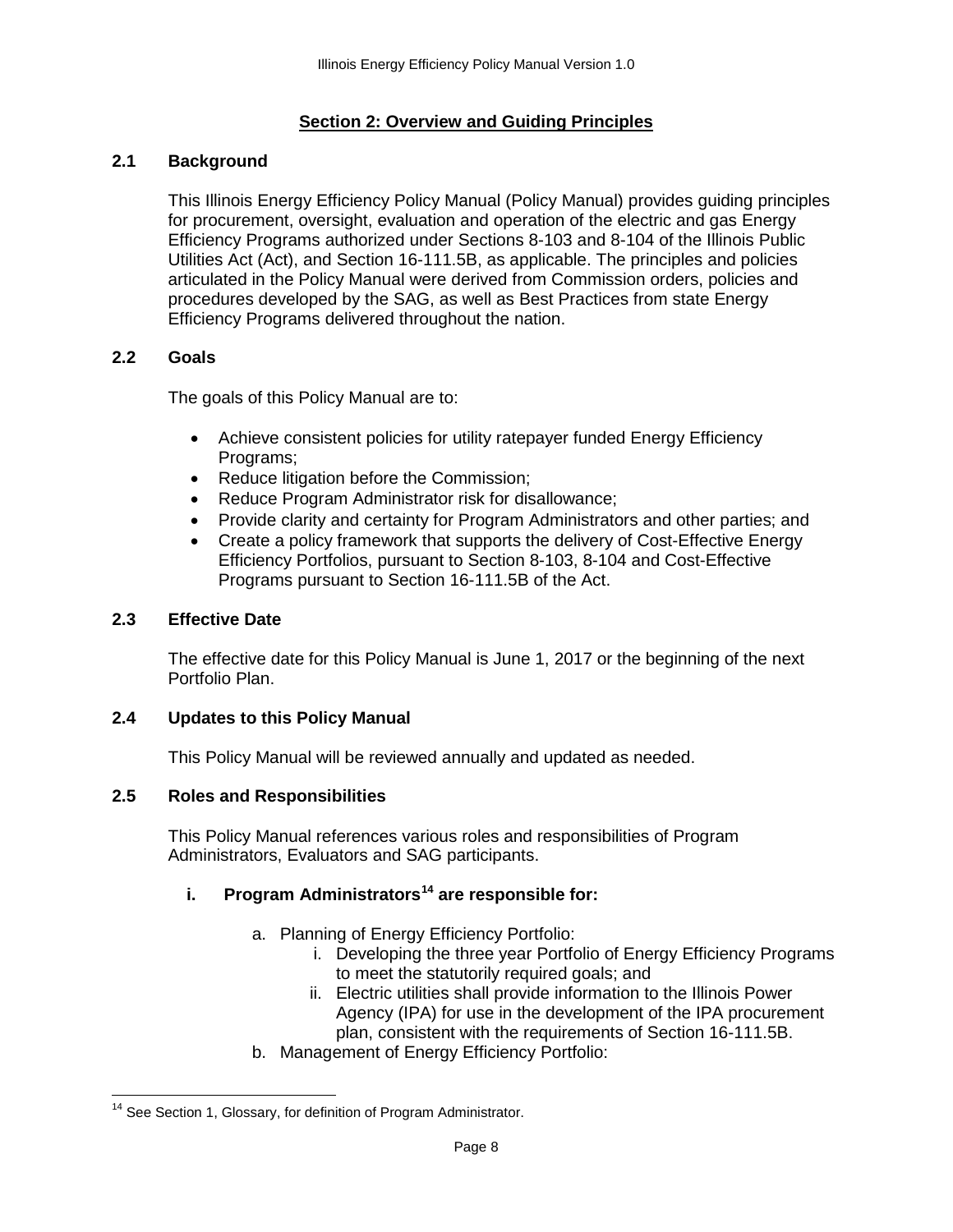- i. Providing general administration and prudent management of Programs, including tracking Program savings and expenditures against Program savings goals and budgets;
- ii. Overseeing Program Implementation Contractors and Program implementation process, including establishing quality control and quality assurance protocols; and
- iii. For electric utilities, includes the oversight and prudent management of the Section 16-111.5B Energy Efficiency Programs, consistent with the requirements of Section 16-111.5B.
- c. Management of Evaluation process:
	- i. Managing the contract for the third party independent Evaluator;
	- ii. Working with the independent Evaluator to review EM&V work plans;
	- iii. Implementing Evaluator recommendations, as deemed appropriate; and
	- iv. Serving as intermediary between Evaluators and Program Implementation Contractors.

# ii. **Evaluators[15](#page-8-0) are responsible for:**

Evaluating the performance of Energy Efficiency Programs through independent  $EM&V^{16}$  $EM&V^{16}$  $EM&V^{16}$  at the Portfolio and individual Program level consistent with adopted policies, protocols, and budget priorities.

EM&V activities include: $17$ 

- Drafting and finalizing annual EM&V work plans and three-year EM&V Portfolio work plans;
- Drafting and finalizing EM&V reports;
- Evaluating Program savings and Cost-Effectiveness;
- Recommending Program improvements to Program Administrators, as needed;
- Performing evaluation research, as needed;
- Recommending modifications to the IL-TRM; and
- Recommending deemed NTG Ratio values on an annual basis.

#### iii. **SAG Participants.** See Section 3.

<span id="page-8-1"></span><span id="page-8-0"></span><sup>&</sup>lt;sup>15</sup> See Section 1, Glossary, for definition of Evaluators.<br><sup>16</sup> For the definition of EM&V and Evaluation, see Section 4, Glossary, in the Policy Document for the Illinois Statewide Technical Reference Manual for Energy Efficiency (IL-TRM Policy Document). October 25, 2012.<br>Retrieved from http://www.icc.illinois.gov/downloads/public/IL%20IL-TRM%20Policy%20Document.pdf.

<span id="page-8-2"></span> $17$  More detailed Evaluator responsibilities in the context of the IL-TRM are outlined in the IL-TRM Policy Document. October 25, 2012. Retrieved from [http://www.icc.illinois.gov/downloads/public/IL%20IL-](http://www.icc.illinois.gov/downloads/public/IL%20TRM%20Policy%20Document.pdf)[TRM%20Policy%20Document.pdf.](http://www.icc.illinois.gov/downloads/public/IL%20TRM%20Policy%20Document.pdf)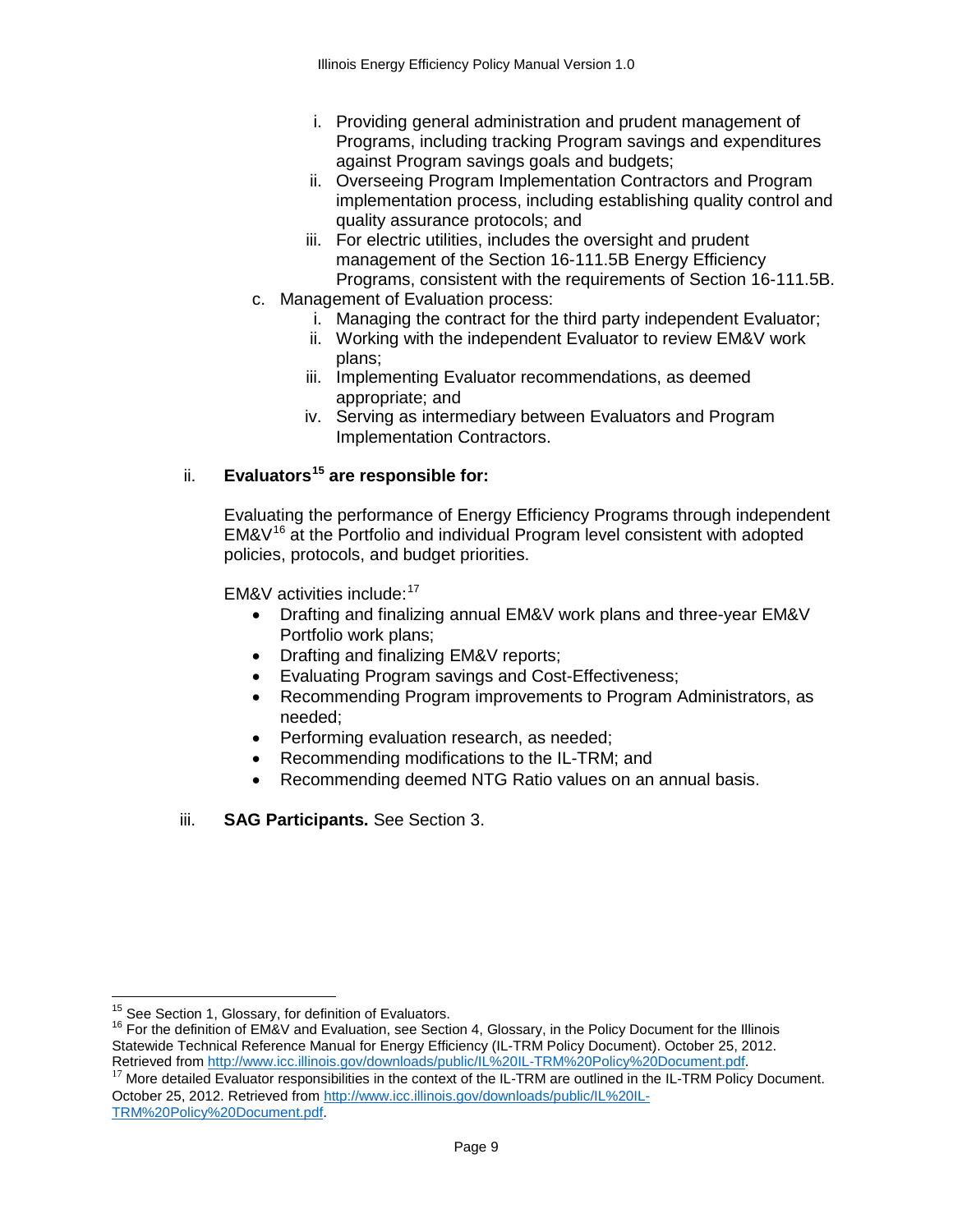## **Section 3: Illinois Energy Efficiency Stakeholder Advisory Group**

#### <span id="page-9-1"></span><span id="page-9-0"></span>**3.1 Disclaimer**

Illinois Energy Efficiency Stakeholder Advisory Group (SAG) discussions are intended to be in the nature of settlement discussions. As a matter of general agreement, written and/or oral positions or statements made during SAG meetings shall not be used by any party to contradict or impeach another party's position, or prove a party's position, in a Commission proceeding.

#### <span id="page-9-2"></span>**3.2 Background**

The Commission established the SAG in the Final Orders approving the first three-year Section 8-103 electric Plan filings, to review utility progress towards achieving Energy Efficiency and Demand Response goals and continue to strengthen the Plan Portfolios.<sup>[18](#page-9-5)</sup> The Commission expanded directives to SAG in the Final Orders approving the first three-year Section 8-104 gas Plan filings.<sup>[19](#page-9-6)</sup> Subsequently, Commission directives have identified additional roles and responsibilities for the SAG, which may evolve as the Energy Efficiency Portfolios evolve. The Final Orders approving Illinois Power Agency Procurement Plans also include specific directives to SAG.<sup>[20](#page-9-7)</sup>

#### <span id="page-9-3"></span>**3.3 Advisory Role**

The SAG is an advisory body, not a decision-making body. It is a forum that allows parties to express different opinions, better understand the opinions of others, and foster collaboration and consensus, where possible and appropriate. SAG groups include:

- i. **Large Group SAG.** Monthly meetings cover Program Administrator quarterly reports, Portfolio planning, Program planning, fund shifts, and topics of general interest, as directed by the Commission or requested by SAG participants.
- ii. **EE SAG Technical Advisory Committee (TAC).** Meetings address updates<sup>[21](#page-9-8)</sup> to the IL-TRM, EM&V issues, and other issues of a more technical nature. General SAG attendees will be briefed on topics covered in the Technical Advisory Committee.
- iii. **EE SAG Subcommittees.** Subcommittees are established for necessary issuespecific topics based on Commission directives or SAG requests, and will be open to all SAG participants interested in joining. Subcommittees may be established as need arises.

#### <span id="page-9-4"></span>**3.4 Facilitation**

The SAG Facilitator serves as the central point of organization for meeting coordination, including timelines, agendas, issue research, action items and meeting notes. The SAG Facilitator is also responsible for regular updates to the SAG distribution list and website.

<span id="page-9-5"></span><sup>&</sup>lt;sup>18</sup> Ameren IL Final Order, ICC Docket No. 07-0539 at 24; ComEd Final Order, ICC Docket No. 07-0540 at 32.<br><sup>19</sup> Nicor Gas Final Order, ICC Docket No. 10-0562; Peoples Gas-North Shore Gas Final Order, ICC Docket No. 10-

<span id="page-9-7"></span><span id="page-9-6"></span><sup>0564.&</sup>lt;br><sup>20</sup> Illinois Power Agency Procurement Plan Final Order, ICC Docket No. 14-0588.

<span id="page-9-8"></span> $21$  More detailed TAC responsibilities in the context of updating the IL-TRM are outlined in the IL-TRM Policy Document. October 25, 2012. Retrieved from [http://www.icc.illinois.gov/downloads/public/IL%20IL-](http://www.icc.illinois.gov/downloads/public/IL%20TRM%20Policy%20Document.pdf)[TRM%20Policy%20Document.pdf.](http://www.icc.illinois.gov/downloads/public/IL%20TRM%20Policy%20Document.pdf)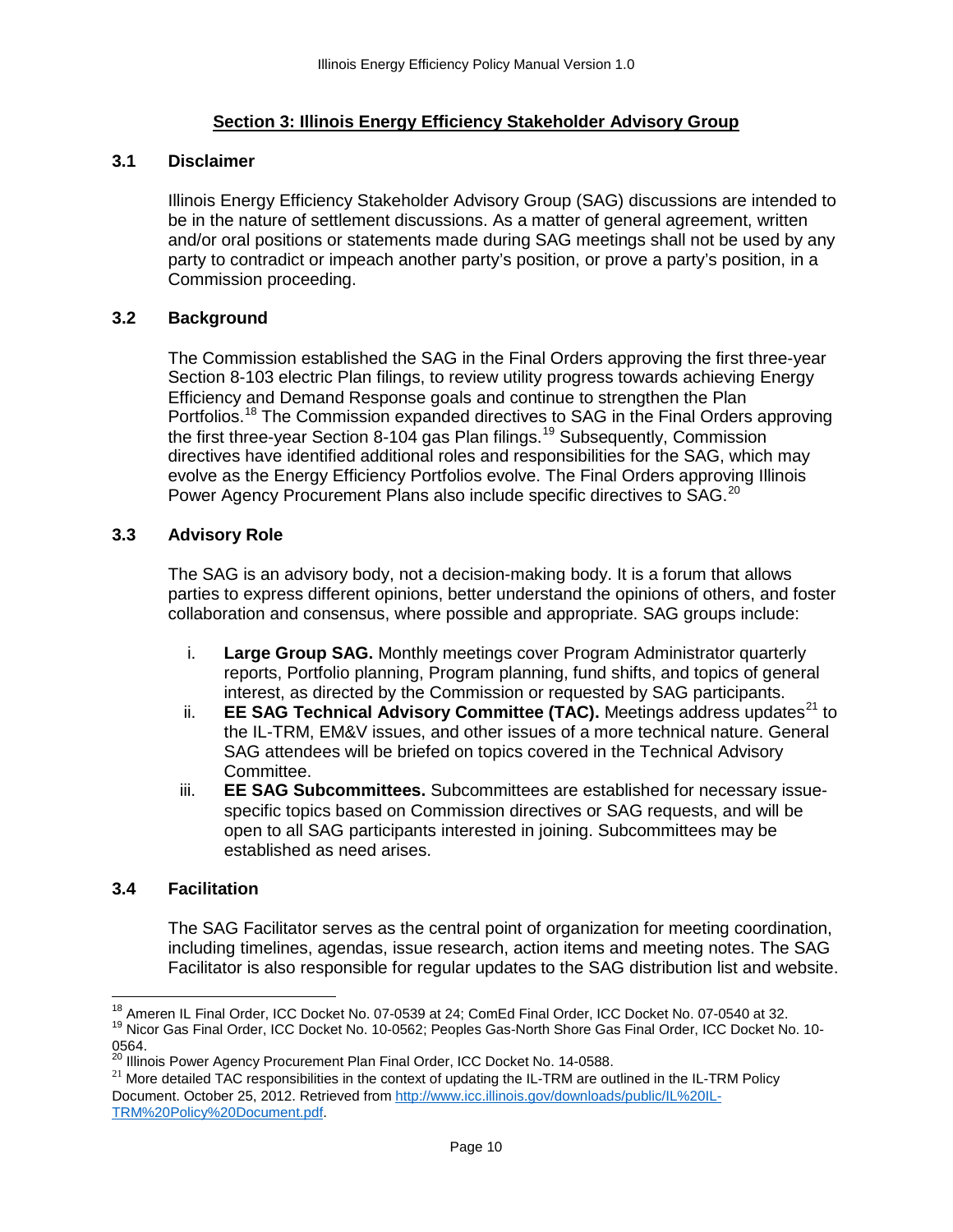The SAG Facilitator will provide subject matter expertise to inform discussion, to identify and disseminate Best Practices and tools to continue strengthening the Portfolio of Programs.

#### <span id="page-10-0"></span>**3.5 Annual Planning**

The SAG Facilitator shall create an annual plan prioritizing Commission directives to SAG and stakeholder requests, as applicable. A draft plan and schedule will be discussed with SAG at the beginning of each Program Year.

#### <span id="page-10-1"></span>**3.6 Participation**

Attendance and participation in SAG is open to all interested stakeholders. Program Administrators offering Programs pursuant to Sections 8-103, 8-104 and 16-111.5B of the Act shall participate in the EE SAG, as directed by the Commission.

#### <span id="page-10-2"></span>**3.7 SAG Review**

SAG participants will be asked to review and comment on items related to Energy Efficiency Plans, including but not limited to the following:

- i. **Breakthrough Equipment and Devices.** All Measures that Program Administrators move from the Breakthrough Equipment and Devices category to the Section 8-103 and Section 8-104 Programs shall be reported to SAG.
- ii. **Draft EM&V Reports.** The SAG Facilitator will post draft EM&V reports on the SAG website as they are made available. SAG participants will have fifteen (15) Business Days for review and comment, or within a timeline mutually agreed to by the parties. Once draft EM&V reports are finalized, draft EM&V reports will be removed from the SAG website and final EM&V reports will be added.
- iii. **Draft Portfolio Outlines.** Program Administrators shall work in a cooperative and iterative manner with SAG participants to develop the next three-year Plan. Such cooperation includes discussion of foundational issues to Plan development; including budgets, Portfolio objectives, Program ideas, and Program design. Program Administrators and SAG shall seek to develop and communicate such foundational assumptions in a manner that supports efficient and timely modeling of proposals for a comprehensive Plan. A primary purpose of these cooperative and iterative discussions is to reduce the number of nonconsensus issues and litigation associated with the applicable Plan dockets.
- iv. **Draft EM&V Work Plans.** The SAG Facilitator will post draft EM&V work plans on the SAG website as they are made available. SAG participants will have fifteen (15) Business Days for review and comment, or within a timeline and process mutually agreed to by the parties. Once draft EM&V work plans are finalized, draft EM&V work plans will be removed from the SAG website and final EM&V work plans will be added.
- v. **Technical Reference Manual Research.** If evaluation research is likely to inform the IL-TRM, then Evaluators and Program Administrators shall ensure that evaluation<sup>[22](#page-10-3)</sup> research plans and draft evaluation research results are provided to

<span id="page-10-3"></span> $22$  See Section 4, Glossary, in the IL-TRM Policy Document. October 25, 2012. Retrieved from [http://www.icc.illinois.gov/downloads/public/IL%20IL-TRM%20Policy%20Document.pdf.](http://www.icc.illinois.gov/downloads/public/IL%20TRM%20Policy%20Document.pdf)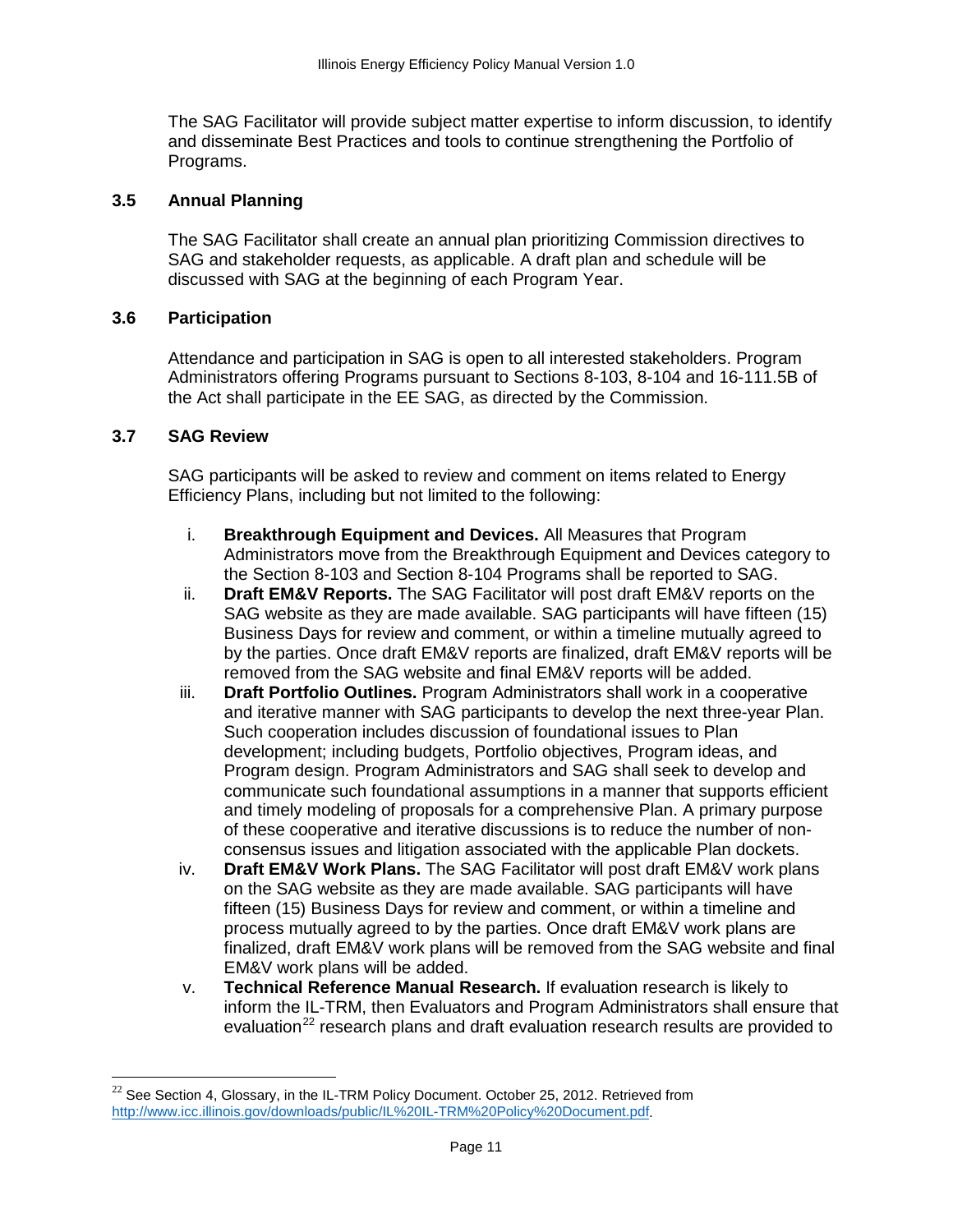the SAG Facilitator to be posted to the SAG website for review and comment. Comments are due within a timeline mutually agreed to by SAG participants.

#### <span id="page-11-0"></span>**3.8 Proposal Support**

SAG participants that propose to discuss a policy change, Program design, or other topic relevant for discussion at SAG shall demonstrate fact-based support of their recommendation prior to discussion at SAG. Support includes, but is not limited to, background, research, and data analysis.<sup>[23](#page-11-2)</sup>

#### <span id="page-11-1"></span>**3.9 Consensus Decision-Making**

The SAG does not make use of formal voting. If the Commission directs a specific decision or action to the SAG, consensus decision-making will be used to reach agreement. Consensus decision-making is in the nature of settlement discussions. As a matter of general agreement, positions or statements made during SAG meetings shall not be used by any party to contradict or impeach another party's position, or prove a party's position, in a Commission proceeding.

If, after a reasonable period of time, as determined by the SAG Facilitator, consensus is not reached, the SAG Facilitator will produce a Comparison Exhibit that identifies the issue, different opinions, and the basis for those opinions. Where practicable, the parties supporting each position will be identified. For consensus decision-making, SAG participants shall provide one position on a particular issue, per company or organization. The SAG Facilitator will share information with SAG participants unable to attend a consensus decision-making meeting, including an opportunity to review and comment on the proposed agreement.

For the purposes of the SAG, consensus may be determined through one of three ways:

- i. **In-Person or Teleconference.** Consensus may be determined if no objections are voiced in a SAG meeting to an issue. The meeting may be in-person or over the phone. Determining consensus through lack of objection at a meeting will be used sparingly as it is preferable for parties to see written proposals and have ample time to consider the proposal.
- ii. **Review of Written Proposal.** Generally, consensus should be determined through review of a written proposal so parties know what they are agreeing to. Consensus will be determined on a particular written proposal based on receiving no objections from any party on that written proposal by a date specified reasonably in advance by the SAG Facilitator, with fifteen (15) Business Days for review and comment.
- iii. **Review of Written Proposal, with Affirmative Written Consent.** For items that are filed at the Commission, written affirmative consent of a written proposal will generally be sought so that it is clear which parties are indicating consent.

Notwithstanding the language above, the SAG Facilitator has discretion to modify the process as needed.

<span id="page-11-2"></span><sup>&</sup>lt;sup>23</sup> See Appendix A: SAG Policy / Issue Template; SAG Proposed Program Template.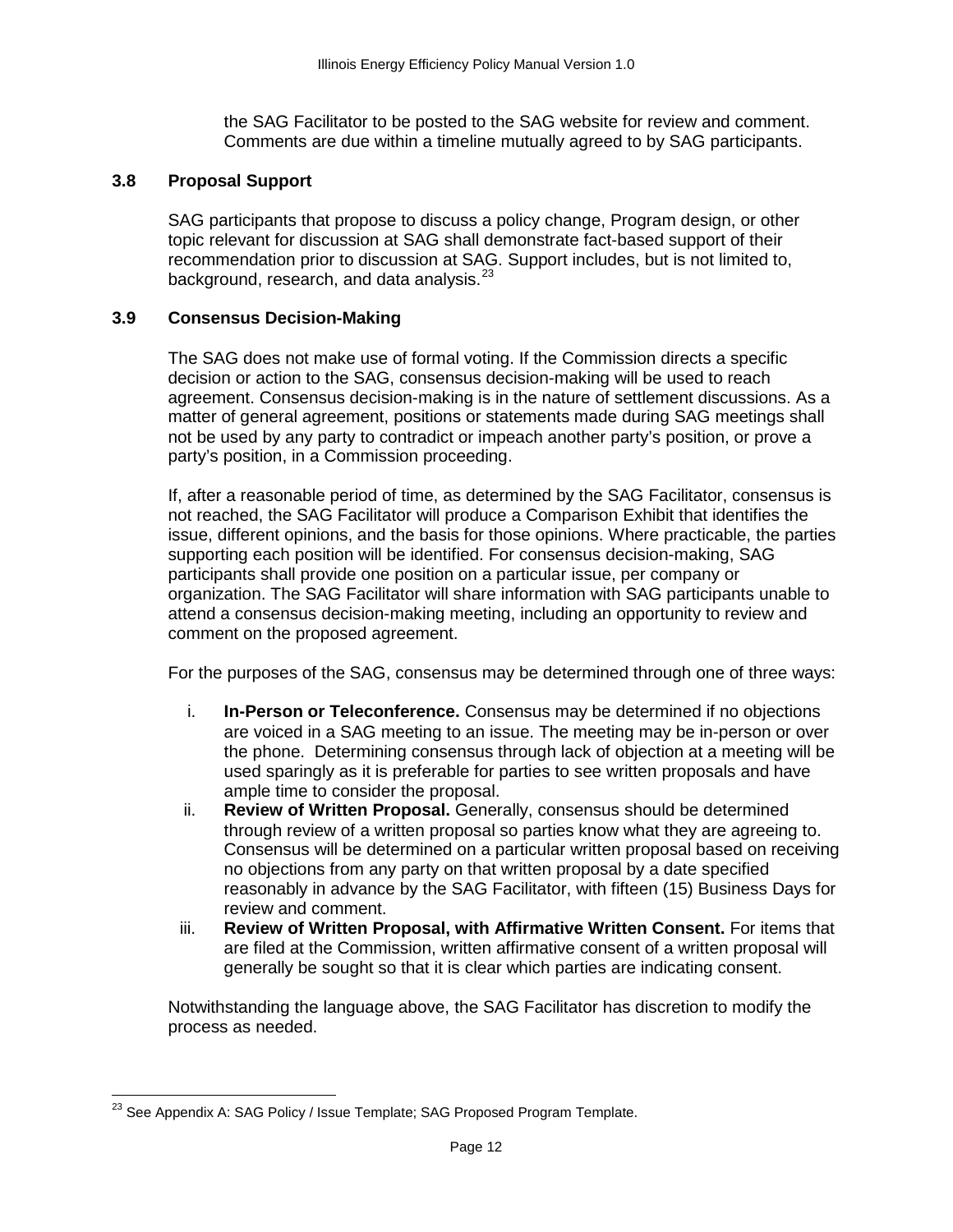# **Section 4: Program and Portfolio Planning**

# <span id="page-12-1"></span><span id="page-12-0"></span>**4.1 Goals**

Section 8-103 and 8-104 Portfolios shall be designed to accomplish the following objectives:

- Delivery of an overall Cost-Effective Portfolio of Energy Efficiency and Demand Response Measures using the Total Resource Cost Test;<sup>[24](#page-12-3)</sup>
- Achievement of statutory objectives and Commission-approved savings goals;
- Delivery of Programs that represent a diverse cross-section of opportunities for Customers of all rate classes to participate in the Programs;
- On a prospective basis, Portfolios should have a TRC greater than 1.0. However, individual Programs and Measures that have a TRC less than 1.0 may be included with adequate business justification;
- Delivery of Programs targeted toward Low Income Customers, which do not have to be Cost-Effective; and
- Evaluation of Programs using consistent evaluation criteria.

Program Administrators shall also consider the following objectives, where appropriate:

- Delivery of Programs to moderate-low income populations in order to help foster the affordability of utility service;
- Program designs and strategies that Cost-Effectively increase savings and lower the unit cost of achieved savings, while still ensuring efforts to capture Comprehensive Efficiency;
- Pursuit of alternate delivery mechanisms, such as upstream or midstream Incentives and promotion strategies when these processes can effectively reduce Program Administrator costs per unit of savings;
- Encourage Women and Minority Business Enterprise (WMBE) participation and other diverse vendors;
- Best Practices and innovative approaches in the design and implementation of Energy Efficiency Plans;
- Net savings forecasted; and
- Program Administrator (ratepayer) costs per unit of net savings achieved.

# <span id="page-12-2"></span>**4.2 Budget Allocation**

As provided for in Section 8-103 and Section 8-104, Portfolio budgets shall be allocated as follows:

i. Ameren IL, ComEd, Nicor Gas, and the Peoples Gas-North Shore Gas shall coordinate the allocation of available funds and markets served with DCEO to ensure a Portfolio of Energy Efficiency Measures proportionate to the share of total annual utility revenues in Illinois from households at or below one-hundred and fifty percent (150%) of the poverty level. These Energy Efficiency Programs shall be targeted to households with incomes at or below eighty percent (80%) of

<span id="page-12-3"></span><sup>&</sup>lt;sup>24</sup> See Section 8, Total Resource Cost Test.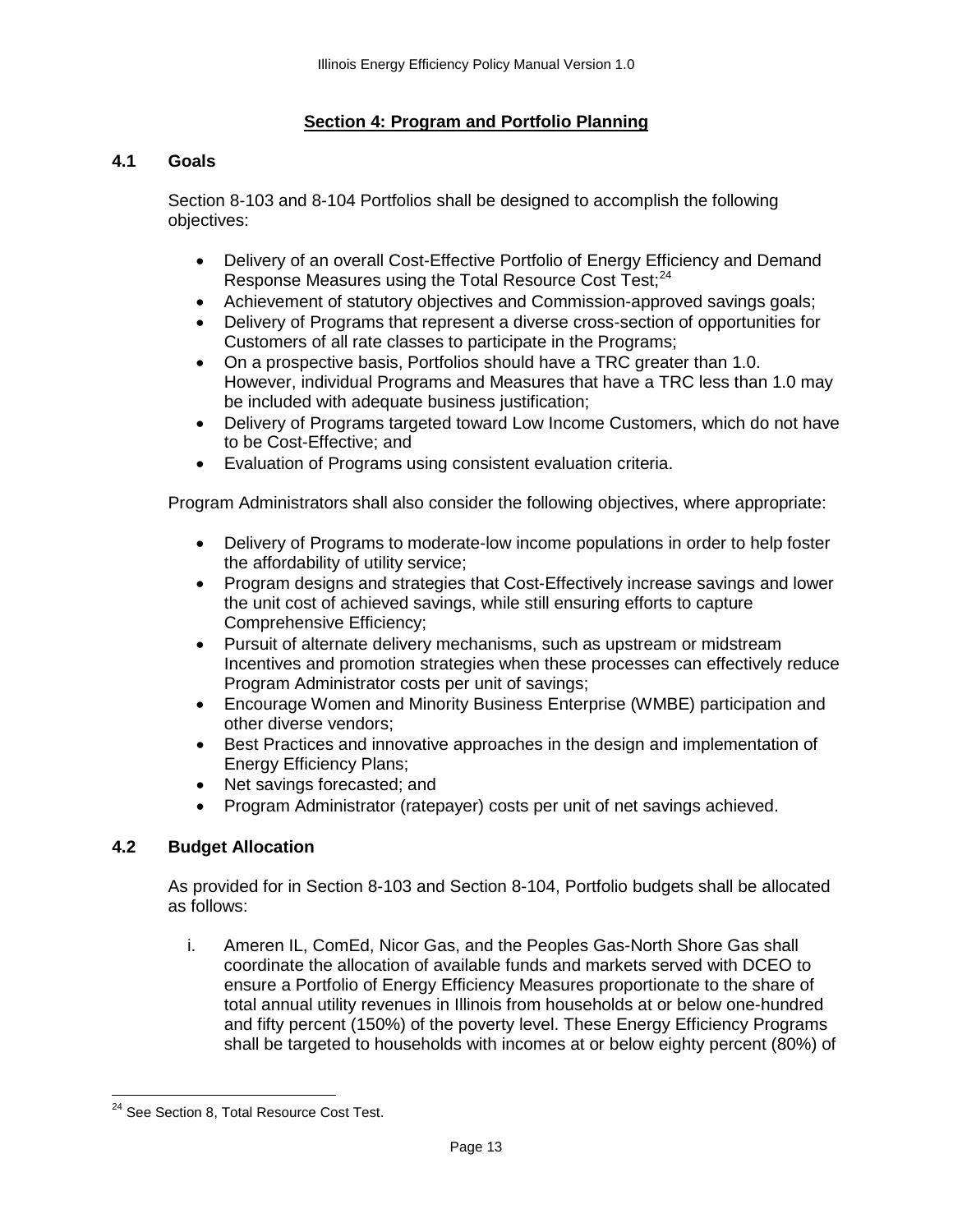Area Median Income (AMI).<sup>[25](#page-13-0)</sup> A minimum of ten percent (10%) of the entire Portfolio of Cost-Effective Energy Efficiency Measures shall be procured from units of local government, municipal corporations, school districts and community college districts;

- ii. Twenty-five percent (25%) of the approved Plan budgets associated with Section 8-103 and Section 8-104 Programs for Ameren IL, ComEd, Nicor Gas, the Peoples Gas-North Shore Gas are available to DCEO;
- iii. Expenditures demonstrating Breakthrough Equipment and Devices shall not exceed three percent (3%) of the Portfolio resources (approved Plan budgets); and
- iv. Evaluation expenses shall not exceed three percent (3%) of Portfolio resources (approved Plan budgets).

<span id="page-13-0"></span><sup>&</sup>lt;sup>25</sup> Public Utilities Act (220 ILCS  $5/8-103(f)(4)$ ; 220 ILCS  $5/8-104(f)(4)$ ).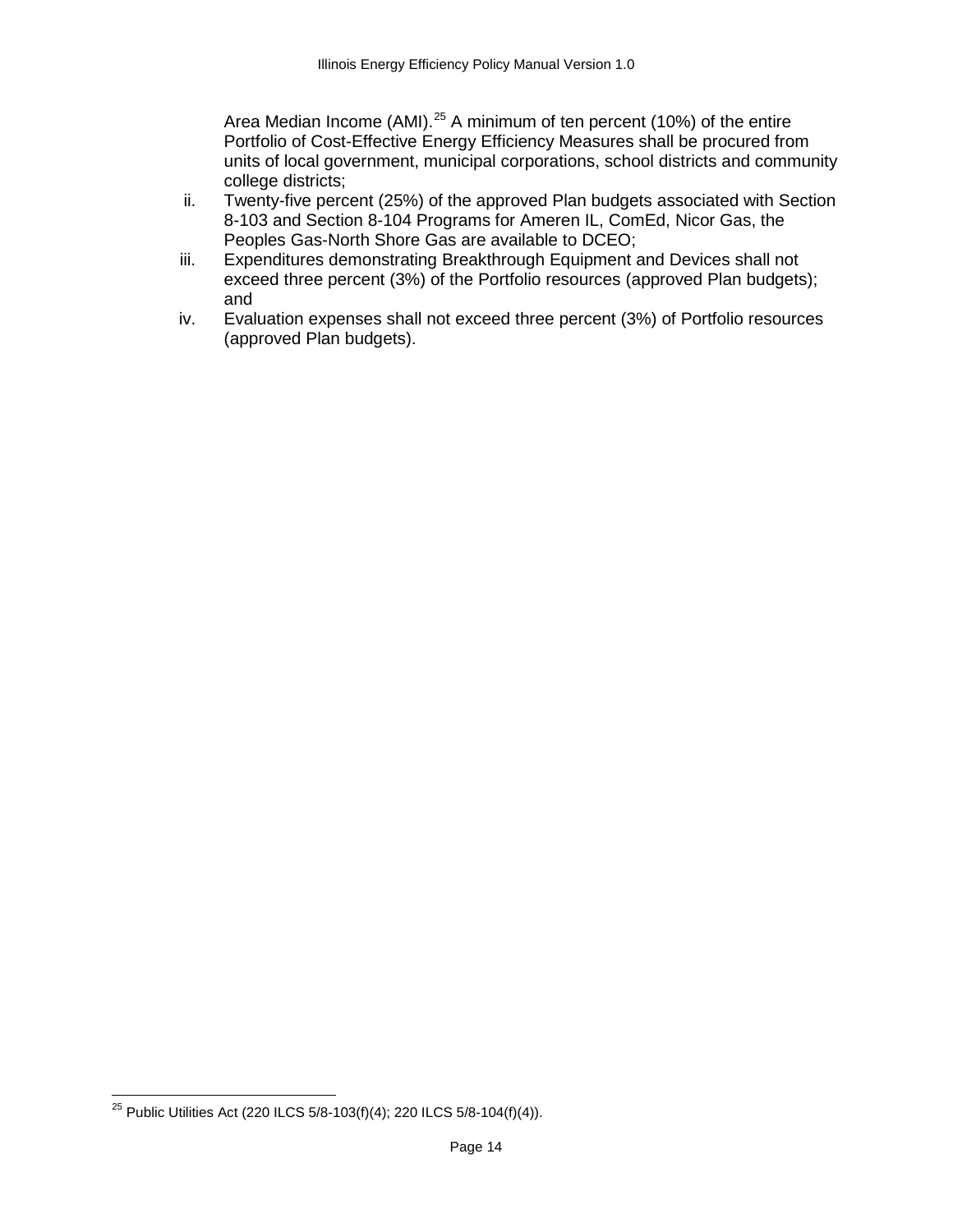# **Section 5: Cost Categories**

#### <span id="page-14-1"></span><span id="page-14-0"></span>**5.1 Purpose**

The purpose of defining costs is to standardize reporting among Program Administrators and to improve transparency and consistency in cost categorization, as well as offer guidance on Section 8-103 and 8-104 Energy Efficiency Program costs for evaluation purposes.

#### <span id="page-14-2"></span>**5.2 Portfolio Cost Categories**

The following define four cost categories for purposes of categorizing non-Program Portfolio costs:

- i. **Demonstration of Breakthrough Equipment and Devices Cost.** Any costs incurred in the administration and implementation of Programs demonstrating Breakthrough Equipment and Devices, including no more than three percent (3%) of approved Plan budgets. All costs associated with Demonstration of Breakthrough Equipment and Devices shall be included in that cost category, excluding the independent evaluation. Breakthrough Equipment and Devices may vary from year to year and are subject to the definition set forth in Section 1. Examples of Demonstration of Breakthrough Equipment and Devices include, but are not limited to assessing:
	- a. Savings;
	- b. Customer acceptance;
	- c. Performance;
	- d. Market readiness; and
	- e. Climate zone characteristics.
- ii. **Evaluation Cost.** Any costs incurred in the scope of work for Evaluators hired pursuant to Section 8-103(f)(7) and 8-104(f)(8) of the Act, including no more than three percent (3%) of Portfolio resources (approved Plan budgets).
- iii. **Marketing Cost.** The costs of marketing and outreach, which has a purpose of acquiring Program participation or consumer understanding of Section 8-103 and 8-104 Programs. It includes, but is not limited to, the costs for:
	- a. Full-service marketing services, concepts and campaign strategy planning, including labor;
	- b. Developing a marketing plan, timeline, budget and progress reports;
	- c. Coordination and implementation of all marketing activities, including scheduling events, media buys, etc.;
	- d. Promotional materials, including, general awareness and events;
	- e. Website;
	- f. Training of Trade Allies and Trade Ally expo events;
	- g. Public relations, including community outreach; and
	- h. General marketing primarily designed to increase other overall Program participation rather than claiming direct savings (e.g., an online audit tool or community challenge).
- iv. **Portfolio Administrative Cost***.* A cost that may be incurred by a Program Administrator, contractor or subcontractor that is not easily attributable to a specific Program or other cost categories, but benefits all functions of the Energy Efficiency Portfolio. Examples of Portfolio Administrative Costs include, but are not limited to, the following: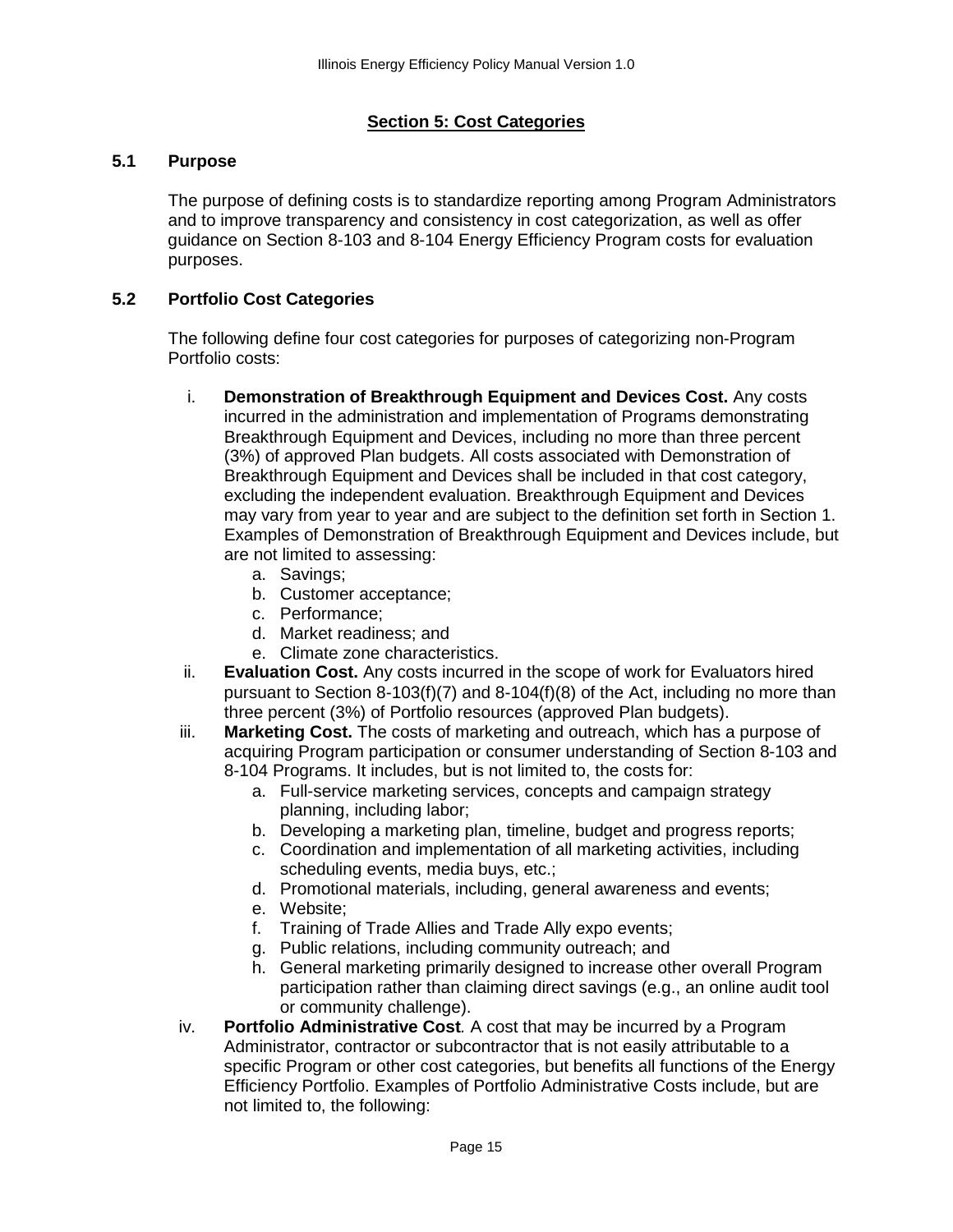- a. Managerial and clerical labor;
- b. Human resources support, training and employee development;
- c. Travel and conference fees;
- d. Overhead (general and administrative, e.g., accounting, facilities management, procurement, administrative, communications, information technology and systems, telecommunications, data tracking etc.);
- e. Equipment (e.g., communications, computing, copying, general office, transportation, etc.);
- f. Office supplies and postage;
- g. Potential studies and market assessments;
- h. Portfolio Plan development;
- i. Litigation and cost recovery; and
- j. Legal and regulatory support and expenses.

# <span id="page-15-0"></span>**5.3 Program Cost Categories for Section 8-103 and 8-104 Programs**

Program Costs means costs attributable to specific Energy Efficiency Programs, consisting of Incentives and Non-Incentive costs, as used in Section 8.4(ii) and (iii) of this Policy Manual.

#### <span id="page-15-1"></span>**5.4 Inducements.**

Inducements means financial payments or non-financial items provided to market actors (such as Program Implementation Contractors, Customers, Trade Allies, etc.) to encourage participation in Programs or to encourage involvement in market research, EM&V, or other Portfolio activities. Inducements shall not include direct payment for alcoholic beverages or tickets to sports events. Program Administrators shall explicitly incorporate such prohibitions in all vendor contracts (including contracts for vendor subcontractors) that involve costs recovered through the Energy Efficiency cost recovery tariff mechanisms.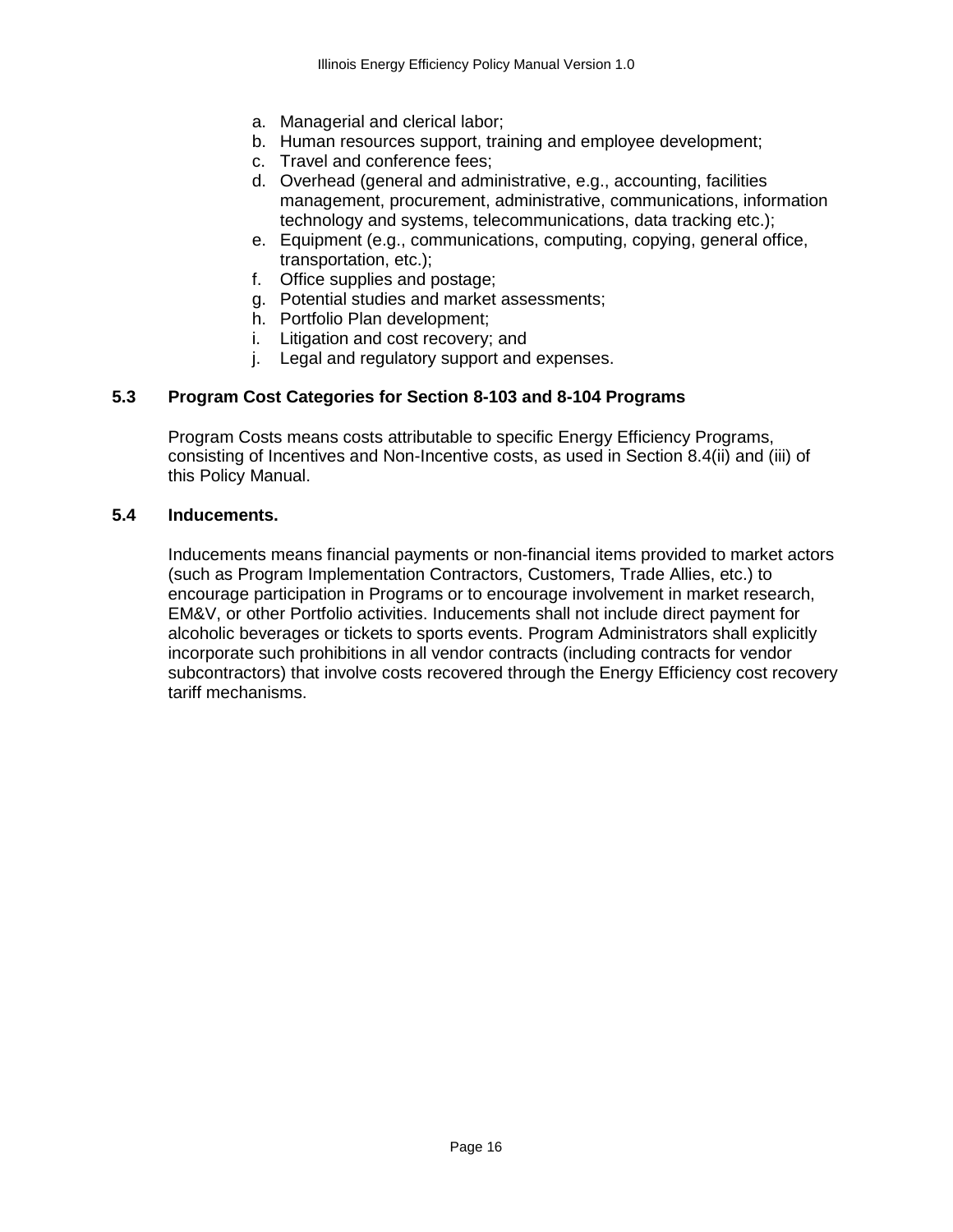# **Section 6: Program Administration and Reporting**

#### <span id="page-16-1"></span><span id="page-16-0"></span>**6.1 Program Flexibility and Budgetary Shift Rules**

Any Program Administrator-initiated proposed budget shift of twenty percent (20%) or larger shall be brought to the SAG as well as reported to the Commission, in the quarterly reports. To the extent practicable to Program Administrators, these Program changes and/or budget shifts shall be presented to SAG before implementation. Such changes and/or budget shifts could include reallocation of funds within existing Programs and discontinuing or adding new Programs. Program Administrators are encouraged to bring Program design or budget shift proposals to SAG prior to implementation, notwithstanding the twenty percent (20%) baseline threshold.

#### <span id="page-16-2"></span>**6.2 Adjustable Savings Goals**

Program Administrator and/or IPA annual energy savings goals will be adjusted to align them with changes to IL-TRM values.

In addition, Program Administrator and/or IPA annual energy savings goals will be adjusted to align them with the Evaluator's recommended Net-to-Gross values for the entire Plan period prior to the start of the first Plan Year of an approved Plan or Section 16-111.5B Program.

Within sixty (60) days after Commission approval of the annual IL-TRM values, each Program Administrator will file adjusted energy savings goals reflecting updated IL-TRM values applicable to the Program Year commencing June 1.

#### <span id="page-16-3"></span>**6.3 Energy Efficiency Program Reports and Documents**

Reporting is intended to provide information that describes Program Administrator activities related to statutory and Commission directives and allow stakeholders and the Commission to fulfill their statutory and regulatory responsibilities, yet not be unduly burdensome, unnecessarily or unreasonably detailed, or duplicative. Below is the list of reports and documents that are produced and publically available through the EE SAG website related to Energy Efficiency Programs:

- i. Energy Efficiency Plans filed every three (3) years.
- ii. Net-to-Gross Values produced annually by the independent Evaluators, reviewed by stakeholders, and finalized by March 1 of each year. New Net-to-Gross values are prospectively effective June 1, three (3) months after they are finalized. The treatment of DCEO Net-to-Gross values is addressed separately in Section 7.2.
- iii. Quarterly Reports produced quarterly after the close of each quarter, generally within forty-five (45) days after the close of the quarter.
- iv. Program Administrator Annual Summary of Activities produced annually after EM&V reports are complete.
- v. Draft EM&V Reports and Final EM&V Reports draft EM&V reports are typically available approximately six (6) months after the close of the Program Year on the SAG website for stakeholder review and comment. Final EM&V reports are typically available within eight (8) months after the close of the Program Year.
- vi. Technical Reference Manual (IL-TRM) contains deemed Measures used by all Program Administrators. The IL-TRM is updated annually based on input from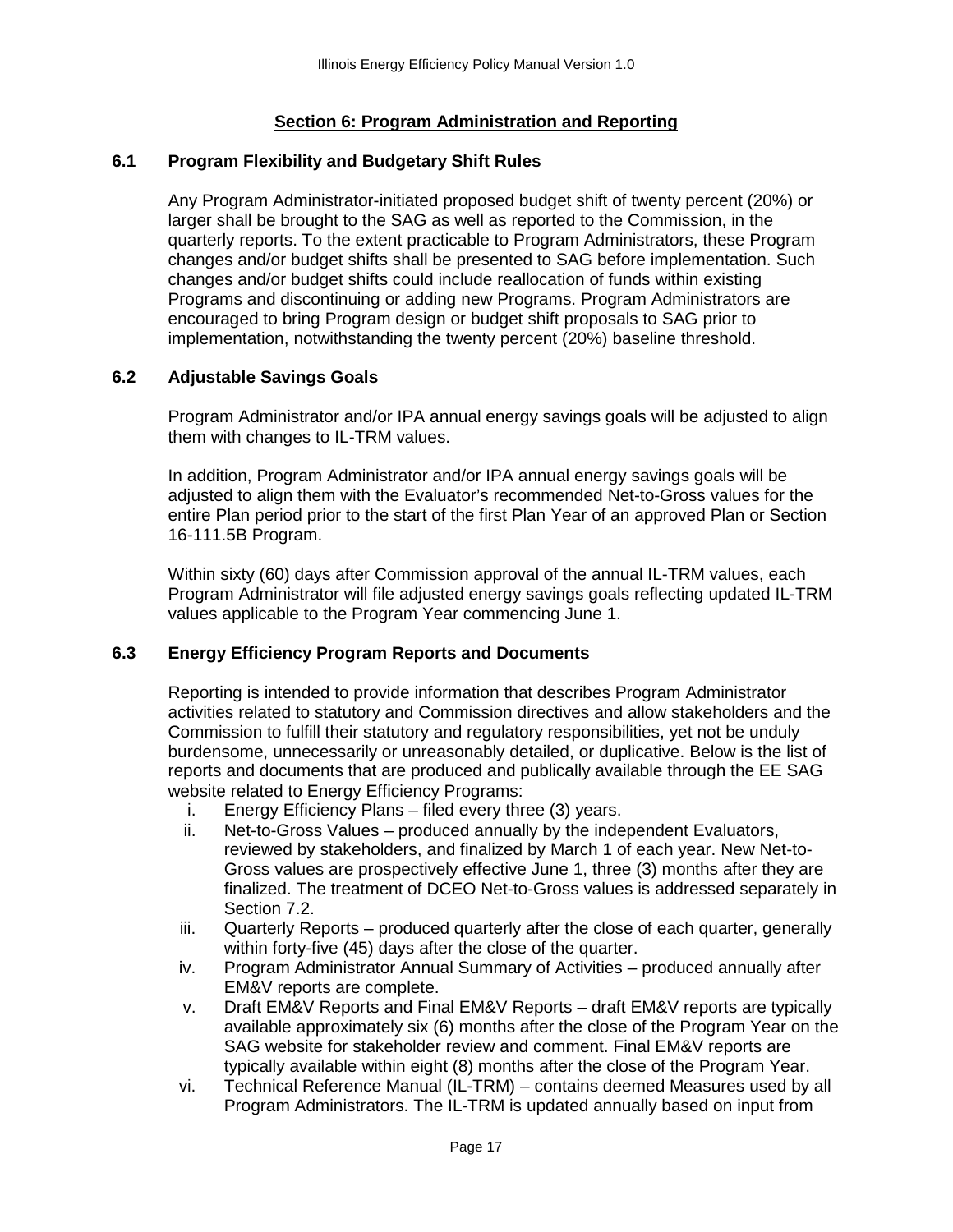Program Administrators, Evaluators, and other interested stakeholders through a consensus-based decision-making process. The IL-TRM updates are completed by March 1 of each year, submitted to the ICC, and are effective June 1, the start of the new Program Year, generally within three (3) months after it is submitted to the ICC.

vii. Policy Document for the Technical Reference Manual<sup>[26](#page-17-2)</sup> – This document describes policies for the updating and application of the IL-TRM during implementation, evaluation, and planning. This document was finalized on October 25<sup>th</sup>, 2012, and approved by the ICC. It has not been updated annually.

#### <span id="page-17-0"></span>**6.4 Reporting Purpose**

Reporting provides information about Energy Efficiency Program savings, expenditures, and portfolio successes and challenges such that others can learn from successes, and stakeholders can provide recommendations on addressing challenges.

#### <span id="page-17-1"></span>**6.5 Program Administrator Quarterly Reports**

Program Administrator quarterly reports are generally provided to the SAG within fortyfive (45) days after the close of each quarter, and then discussed at SAG meetings so interested stakeholders can ask about information in the reports. Information in the quarterly reports may be based on preliminary results and is subject to revision and evaluation adjustment. Program Administrators shall provide quarterly reports using a common template. Quarterly reports shall contain the following information for Sections 8-103, 8-104 and 16-111.5B Programs:

- i. Program, Sector<sup>[27](#page-17-3)</sup> and Portfolio-Level Ex Ante Results, including:
	- a. Net energy savings;
	- b. Approved net energy savings goals. For the Quarter 1 (Q1) report each Program Year, original Plan savings goals and budgets adopted by the Commission will also be included;
	- c. Percent savings achieved compared to approved savings goals;
	- d. Cost year-to-date, using the cost categories set forth in Section 5.3 of this Policy Manual;
	- e. Approved budgets; and
	- f. Percent of costs year-to-date compared to approved budgets.
- ii. Portfolio-Level Costs (charged to the Energy Efficiency riders only), including:
	- a. Portfolio-level costs, using the cost categories set forth in Section 5.2 of this Policy Manual.
- iii. Program-Level Narratives<sup>[28](#page-17-4)</sup> on Program Successes and Challenges. Each Program-level narrative shall include:
	- a. Brief (2-3 sentences) description of the Program and key Measures (including delivery approach and any past Program names associated with the current Plan).
	- b. Key Program changes, which may include:
		- i. New marketing channels;

 $^{26}$  See IL-TRM Policy Document. October 25, 2012. Retrieved from

<span id="page-17-3"></span>

<span id="page-17-2"></span>[http://www.icc.illinois.gov/downloads/public/IL%20IL-TRM%20Policy%20Document.pdf.](http://www.icc.illinois.gov/downloads/public/IL%20TRM%20Policy%20Document.pdf)<br><sup>27</sup> Sector refers to residential and commercial and industrial Programs pursuant to Section 8-103 and 8-104; IPA Programs (third party and utility) pursuant to Section 16-111.5B; and market transformation, low income and Public<br>Sector Programs administered by DCEO.

<span id="page-17-4"></span>Should include Demonstration of Breakthrough Equipment and Devices as a separate Program.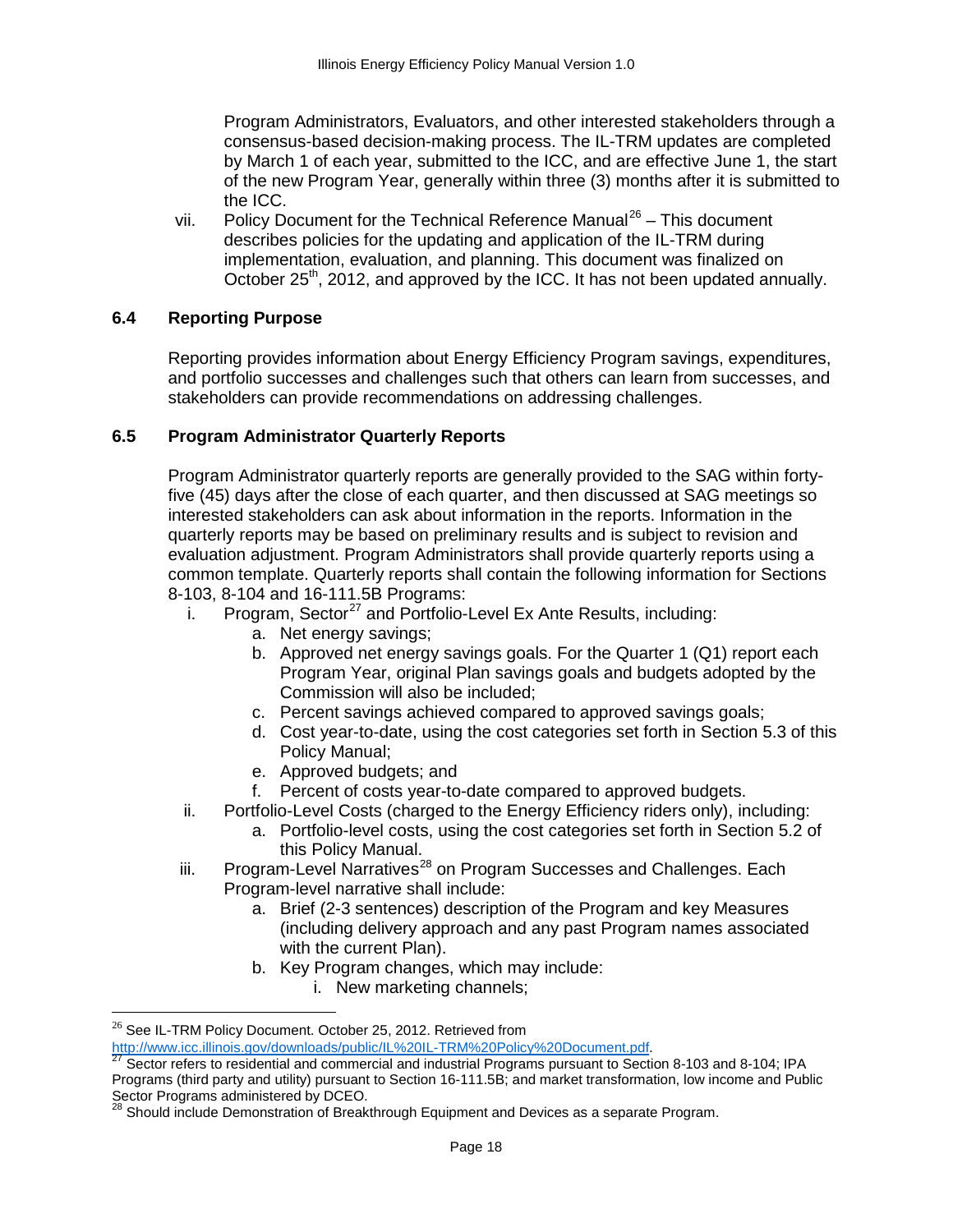- ii. Significant and widespread changes to Program incentive levels;
- iii. New Measures (including major changes to efficiency levels, size, or discontinuation of Measures), with Measure-level TRC results;
- iv. Change to Program Implementation Contractor; and/or
- v. New state or federal standards that will impact Program savings.
- iv. Description of Program Successes, which may include:
	- a. Participation or savings significantly higher than forecast;
	- b. Successes in marketing/outreach campaigns;
	- c. Successes in coordination efforts with local, regional or national efforts;
	- d. Program awards and recognitions; and/or
	- e. Notable Trade Ally feedback.
- v. Description of Program Challenges, which may include:
	- a. Program not on track to meet goal, explanation of why and how Program Administrator plans to get it back on track or alternatively fund-shift to a more successful Program;
	- b. Lack of a sufficient pipeline such that Program goals may not be achieved;
	- c. Challenges in coordination efforts;
	- d. Description of Measures that are not receiving uptake; and/or
	- e. Notable Trade Ally feedback.
- vi. Portfolio-Level Narrative. Key portfolio-level changes and updates, including:
	- a. All Measures that are demonstrated as successful through a Program Administrator Breakthrough Equipment and Devices Program;
		- b. Fund-shifts meeting threshold of Section 6.1, above;
	- c. Key changes to marketing strategies, such as new marketing channels or marketing campaigns;
	- d. List of market research studies conducted by consultants, if study costs exceed \$25,000 and are not protected by license agreements or other proprietary arrangements;
	- e. Brief description of new pilots and Programs, including target market, delivery strategy, and key Measures;
	- f. Any discontinued Programs;
	- g. Portfolio Summary Table setting forth net energy savings achieved, by Program Year or Plan cycle, starting with Program Year 1 (ex post) compared to goal, with percent of goal achieved, at the portfolio level; and
	- h. Portfolio Summary Table setting forth net energy savings achieved, carbon reductions (tons), cars removed from road, acres of trees planted, number of homes powered for one year, direct Portfolio jobs, low income homes served (to extent Program tracks low income participation) by Program Year or Plan cycle, starting by Program Year 1, at the Portfolio level.
- vii. Appendix: For each Program, include a chart showing monthly or quarterly cumulative savings forecast versus achieved. The forecast should only be provided if the Program Administrators develops it in the course of Program administration.

# <span id="page-18-0"></span>**6.6 Program Administrator Annual Summary of Activities (Annual Report)**

i. Portfolio Summary Table setting forth, starting with Program Year 1, at the Portfolio level: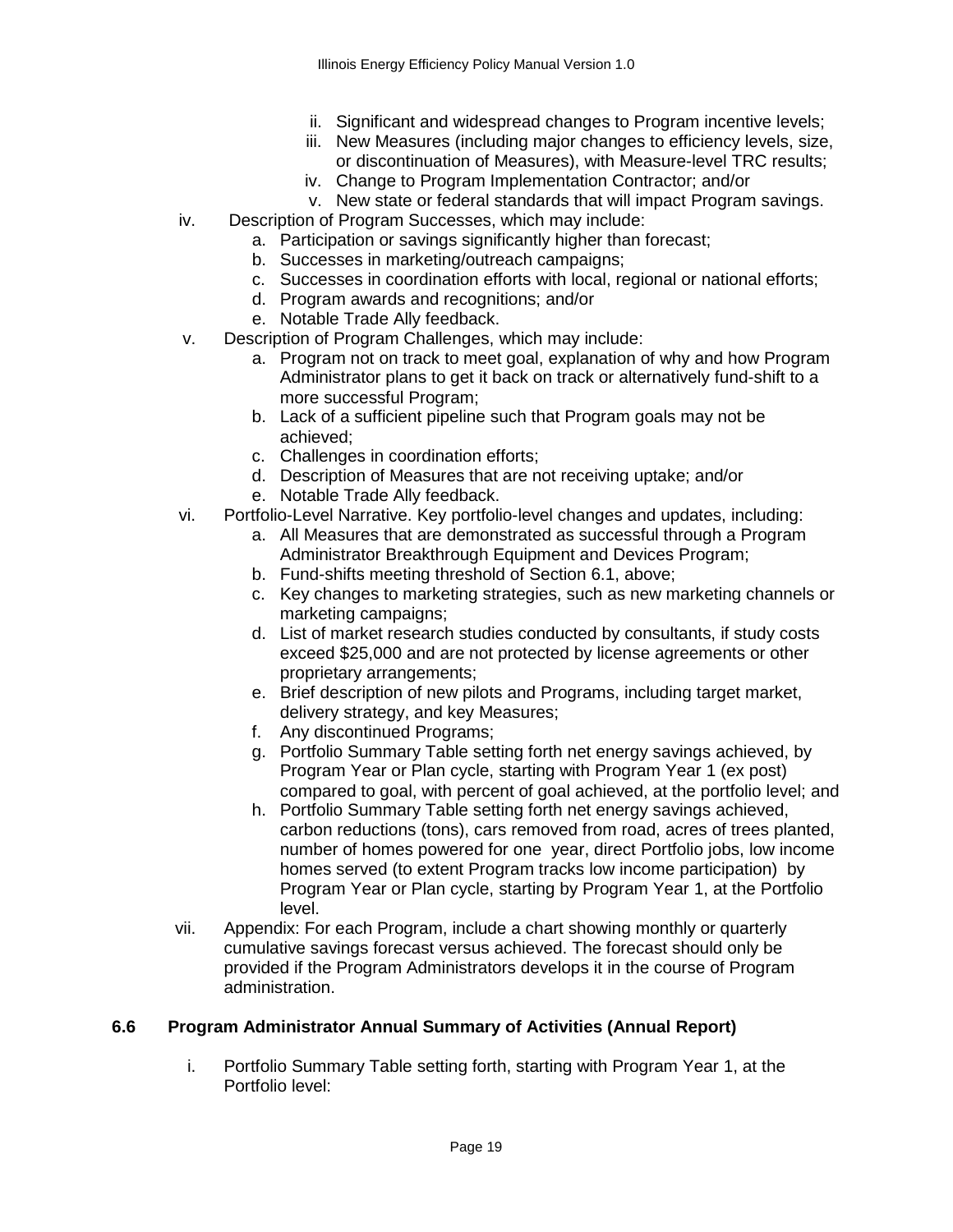- a. Net energy savings achieved, by Program Year (ex post) or by Plan cycle compared to goal, with percent of goal achieved (as required in quarterly reports);
- b. Portfolio net benefits (in \$); and
- c. Portfolio TRC.
- ii. Program Summary Table, by Program Year or Plan cycle, starting from Program Year 1, net Program savings achieved; Program expenditures; Program NTG (deemed) and TRC (ex post); Program net levelized cost/unit energy.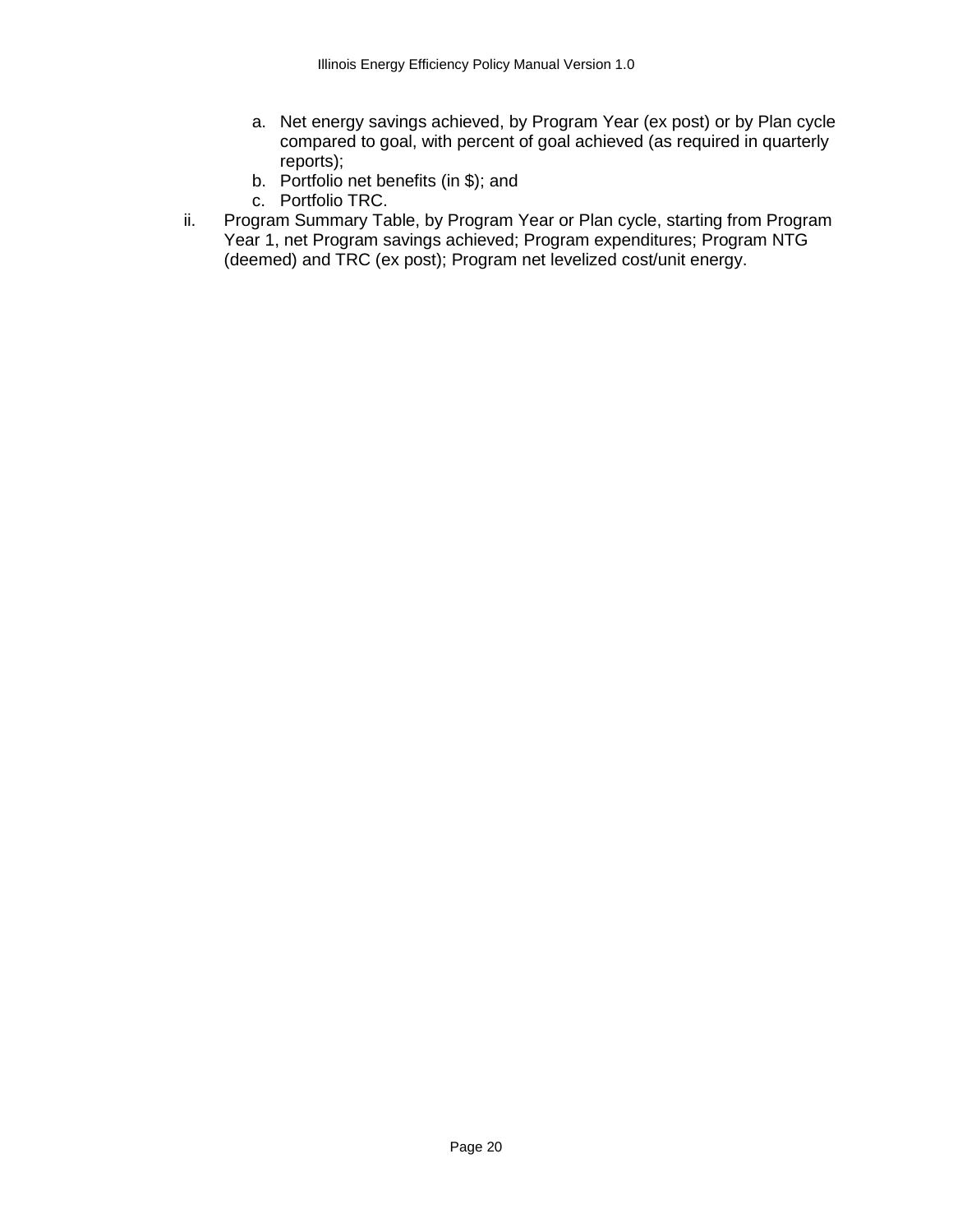# **Section 7: Evaluation Policies[29](#page-20-3)**

#### <span id="page-20-1"></span><span id="page-20-0"></span>**7.1 Technical Reference Manual**

The Illinois Statewide Technical Reference Manual (IL-TRM) shall be applied consistent with Commission orders and the IL-TRM Policy document approved by the Commission in Docket 13-0077. $30$  To provide precision that reflects the activities needed for future actual IL-TRM values to be used in a given Program Year, the following IL-TRM schedule will be followed:

- July 1: IL-TRM Technical Advisory Committee (TAC) informs independent Evaluators and SAG which Measures are high or medium priority Measures, for which work papers need to be prepared.
- August 1: Proposed updates to existing Measure work papers to clarify terms or approaches to be submitted to the IL-TRM Administrator.
- October 1: Proposed work papers for new Measures to be submitted to the IL-TRM Administrator.
- March 1: Submission of final IL-TRM values.

#### <span id="page-20-2"></span>**7.2 Net-to-Gross Policy**

Adoption of the NTG Policy will become effective for the first Program Year in the Energy Efficiency Plan whose implementation commences June 1, 2017 and annually thereafter. The NTG Policy described herein applies to Section 8-103, 8-104 and 16- 111.5B Programs. Should DCEO choose to use a retrospective NTG approach in the Energy Efficiency Plan whose implementation commences June 1, 2017, Section 7.2 will not apply to it, and low income residential and Public Sector NTG estimates do not need to be developed.<sup>[31](#page-20-5)</sup>

Evaluators' initial recommended deemed NTG Ratios for the upcoming Program Year and associated rationale shall be submitted to Program Administrators, Commission Staff and the SAG by February 1 of each year. Evaluators shall follow a consistent format that includes consistent information. In early February of each year, Evaluators will present their initial recommended deemed NTG Ratios for each Energy Efficiency Program, Sub-Program, and/or Measure group (where applicable) to SAG, intended to represent their best estimates of future actual NTG Ratio values likely to occur for the upcoming Program Year. The purpose of this meeting will be for the Evaluators to present their rationale for each NTG Ratio value and provide the SAG, in their advisory role, with an opportunity to question, challenge and suggest modifications to the Evaluators' initial recommended deemed NTG Ratios for the upcoming Program Year.

<span id="page-20-3"></span><sup>&</sup>lt;sup>29</sup> Program Administrators shall include requirements in contracts, for provisions in this Policy Manual that describe Evaluator obligations.

<span id="page-20-4"></span>See Policy Document for the Illinois Statewide Technical Reference Manual for Energy Efficiency. October 25, 2012. Retrieved from

[http://ilsagfiles.org/SAG\\_files/Technical\\_Reference\\_Manual/Policy%20Document%20for%20IL%20IL-TRM%2010-](http://ilsagfiles.org/SAG_files/Technical_Reference_Manual/Policy%20Document%20for%20IL%20TRM%2010-25-12.pdf)<br>25-12.pdf.<br><sup>31</sup> DCEO currently uses a refreeneething NTC anareasty. Osa Final Order 10.0120, 100 <sup>(FT</sup>) ...

<span id="page-20-5"></span>DCEO currently uses a retrospective NTG approach. See Final Order 13-0499 at 20: "The Commission approves DCEO's retrospective application of third-party evaluated results, because DCEO's retrospective approach accounts for real world variables and actual results." DCEO is considering moving to a prospective approach for the program cycle commencing June 1, 2017, but this decision will not be made prior to the finalization of the Policy Manual Version 1.0.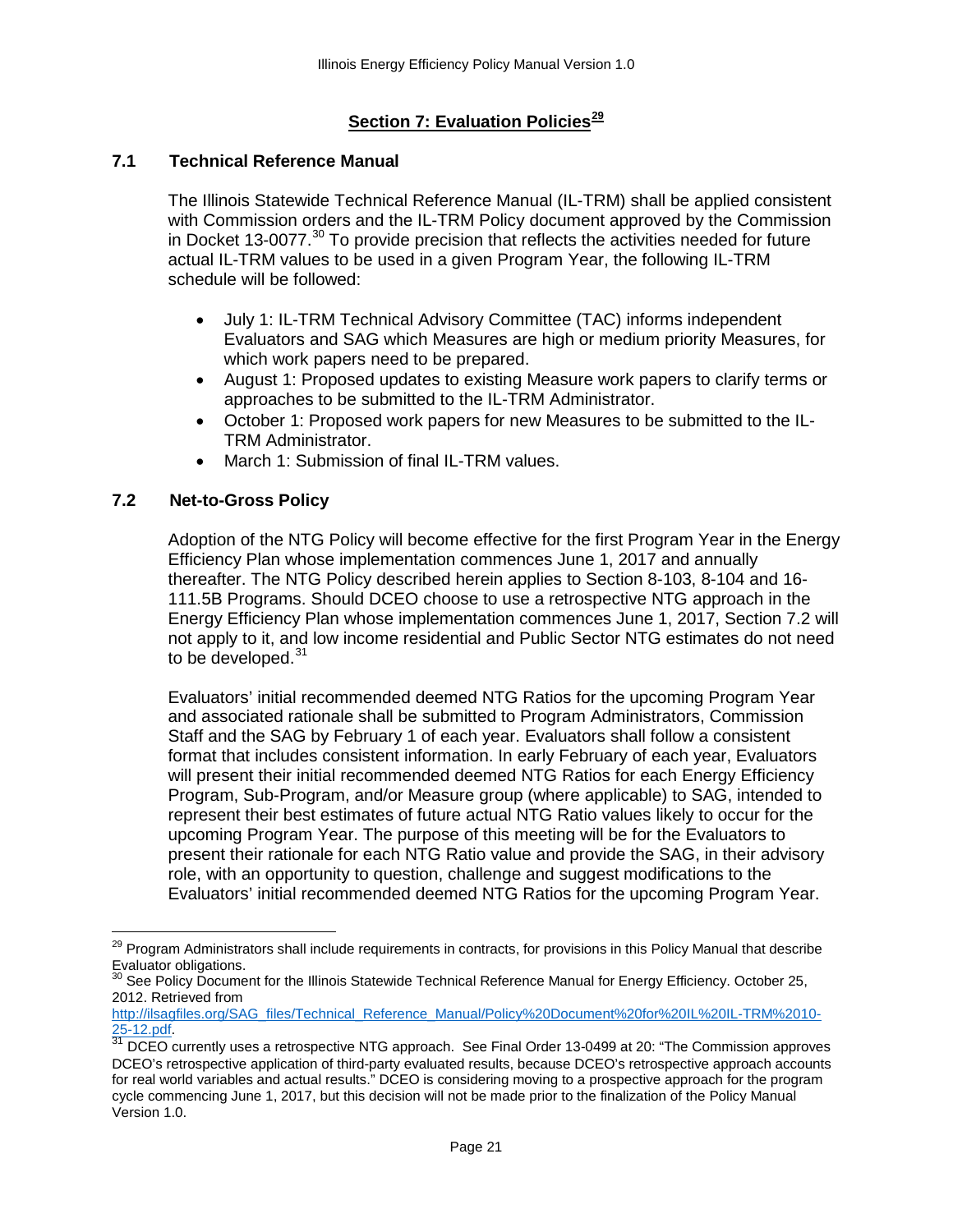SAG participants, including Evaluators, shall make best efforts to reach consensus regarding NTG Ratios appropriate for deeming for the upcoming Program Year that are representative of the best estimates of future actual NTG Ratio values likely to occur for the upcoming Program Year. If the SAG reaches consensus regarding an appropriate NTG Ratio to deem prior to March 1, then SAG's consensus NTG Ratio shall be deemed for the upcoming Program Year, even if it is different from the Evaluators' initial recommended deemed NTG Ratio. If the SAG cannot reach consensus on an appropriate NTG Ratio value to deem for the upcoming Program Year prior to March 1, then the Evaluators' final recommended deemed NTG Ratio shall be deemed, which may be different from the Evaluators' initial recommended deemed NTG Ratio. In developing the Evaluators' final recommended deemed NTG Ratio, Evaluators shall review SAG feedback, take into account all comments and discussions, with the intent of making their best estimate of future actual NTG Ratio values for the upcoming Program Year. Evaluators shall report final deemed NTG values on or before March 1.

In the event a new Energy Efficiency pilot Program, Sub-Program, Measure group, and/or special project arises after March 1, Evaluators will supply recommended deemed NTG Ratios as soon as practical, which may be based on secondary research, when that research produces relevant results, and that are intended to represent the Evaluators' best estimates of actual NTG Ratio values likely to occur for the relevant Program Year. Otherwise a NTG Ratio of 0.80 will be deemed. Evaluators may seek feedback from SAG regarding an appropriate NTG Ratio to deem for the new Energy Efficiency pilot Program, Sub-Program, and/or Measure group. For special projects, Evaluators may determine a project-specific NTG Ratio upfront and deem the projectspecific NTG Ratio for the life of the project.

#### <span id="page-21-0"></span>**7.3 Free Ridership and Spillover**

Free Ridership is to be assessed for each Program when calculating a new NTG Ratio. Spillover shall be included whenever possible and feasible in each NTG calculation. Whenever a NTG value is calculated for components of a Program, it will still include Free Ridership, and if feasible, Spillover. The Program component NTG Ratio will be applied, as necessary. Evaluators are not required to always include Spillover in NTG calculations due to the costs of Spillover research, but excluding Spillover might unfairly reduce Program calculated savings. Evaluators should consider Spillover, including logical reliance on deemed values and secondary research developed from evaluations of other Illinois Programs and other jurisdictions, to estimate Spillover in relation to the predicted impacts of such Measurements. Also, a sector or Portfolio-level Spillover analysis should be considered by each utility at least once every three years when it is feasible and considered viable by evaluation. All such Spillover research should be conducted while being mindful of costs and other evaluation needs.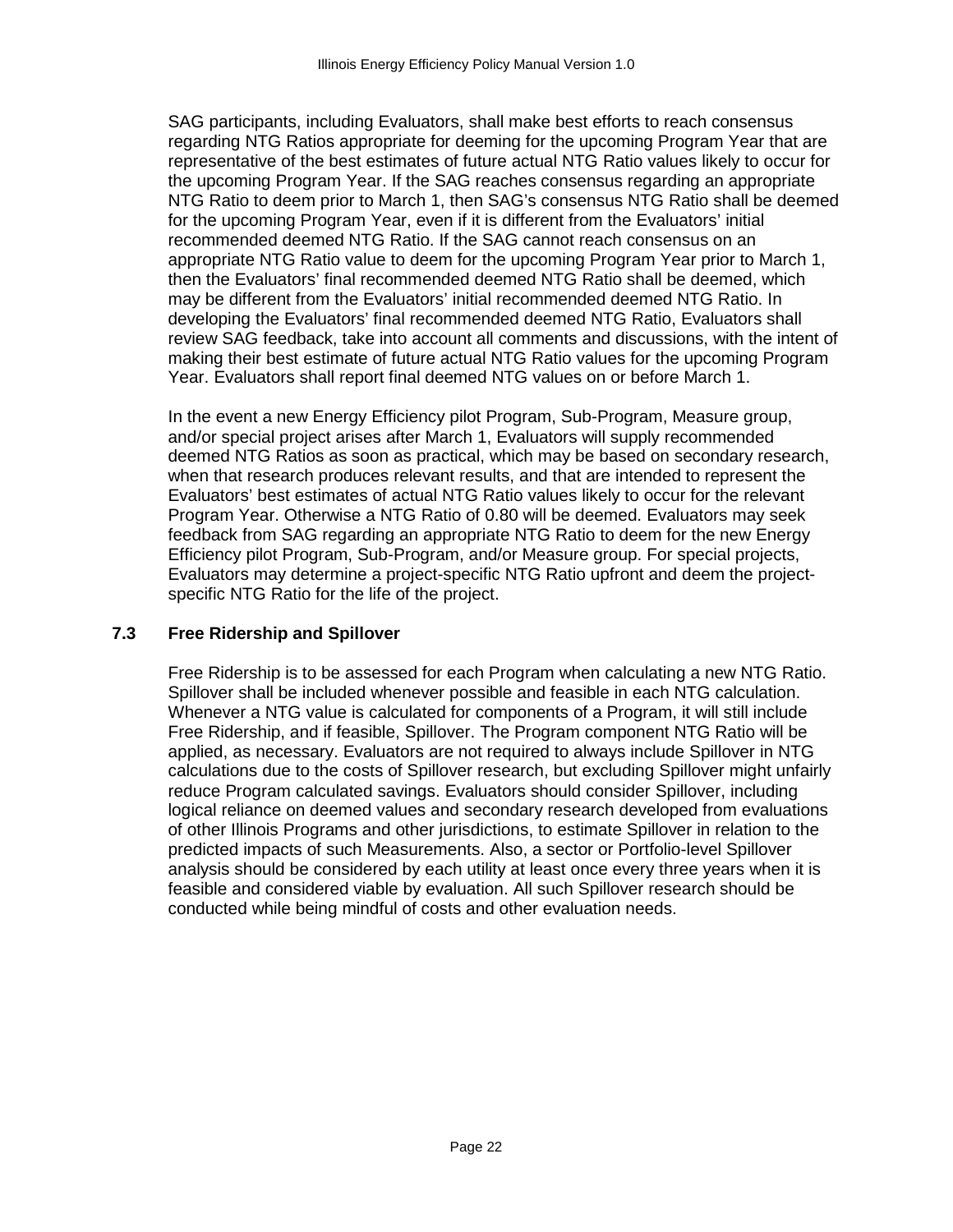# **Section 8: Total Resource Cost Test**

#### <span id="page-22-1"></span><span id="page-22-0"></span>**8.1 Statutory Definitions**

*Section 8-103 and Section 16-111.5B TRC Test:* "Total resource cost test" or "TRC test" means a standard that is met if, for an investment in energy efficiency or demandresponse measures, the benefit-cost ratio is greater than one. The benefit-cost ratio is the ratio of the net present value of the total benefits of the program to the net present value of the total costs as calculated over the lifetime of the measures. A total resource cost test compares the sum of avoided electric utility costs, representing the benefits that accrue to the system and the participant in the delivery of those efficiency measures, as well as other quantifiable societal benefits, including avoided natural gas utility costs, to the sum of all incremental costs of end-use measures that are implemented due to the program (including both utility and participant contributions), plus costs to administer, deliver, and evaluate each demand-side program, to quantify the net savings obtained by substituting the demand-side program for supply resources. In calculating avoided costs of power and energy that an electric utility would otherwise have had to acquire, reasonable estimates shall be included of financial costs likely to be imposed by future regulations and legislation on emissions of greenhouse gases.  $32$ 

*Section 8-104 TRC Test:* "Cost-effective" means that the measures satisfy the total resource cost test which, for purposes of this Section, means a standard that is met if, for an investment in energy efficiency, the benefit-cost ratio is greater than one. The benefit-cost ratio is the ratio of the net present value of the total benefits of the measures to the net present value of the total costs as calculated over the lifetime of the measures. The total resource cost test compares the sum of avoided natural gas utility costs, representing the benefits that accrue to the system and the participant in the delivery of those efficiency measures, as well as other quantifiable societal benefits, including avoided electric utility costs, to the sum of all incremental costs of end use measures (including both utility and participant contributions), plus costs to administer, deliver, and evaluate each demand-side measure, to quantify the net savings obtained by substituting demand-side measures for supply resources. In calculating avoided costs, reasonable estimates shall be included for financial costs likely to be imposed by future regulation of emissions of greenhouse gases. The low-income programs described in item (4) of subsection (f) of this Section shall not be required to meet the total resource cost test.<sup>[33](#page-22-4)</sup>

## <span id="page-22-2"></span>**8.2 Measuring Cost-Effectiveness**

*Section 8-103:* In submitting proposed Energy Efficiency and Demand Response Plans and funding levels to meet the savings goals adopted by the Act, Program Administrators shall:

• Demonstrate that its overall Portfolio of Energy Efficiency and Demand Response Measures, not including Programs covered by item (4) of this subsection (f), are Cost-Effective using the Total Resource Cost Test and

<span id="page-22-4"></span><span id="page-22-3"></span> $32$  Illinois Power Agency Act (20 ILCS 3855/1-10).<br> $33$  Public Utilities Act (220 ILCS 5/8-104(b)).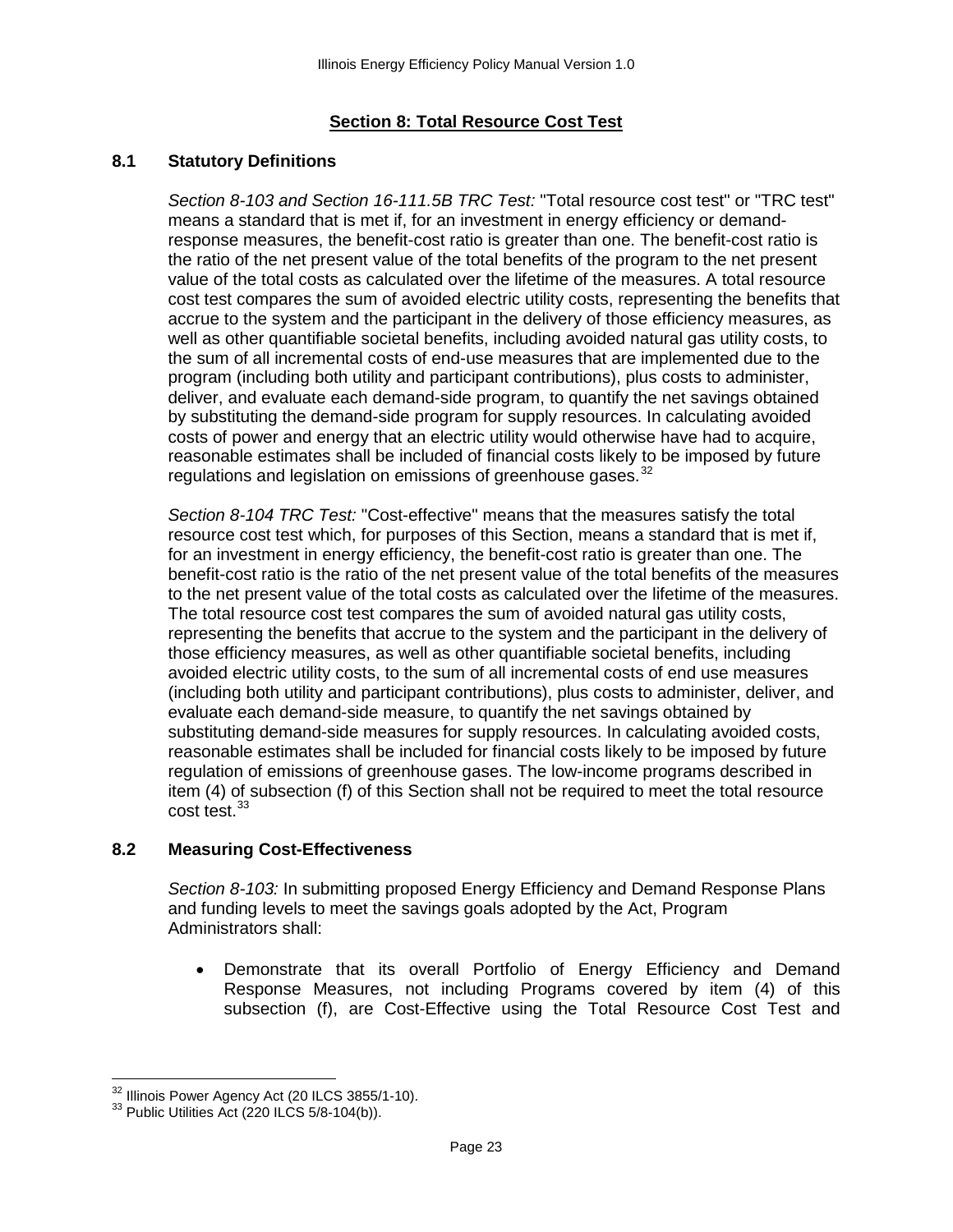represent a diverse cross-section of opportunities for Customers of all rate classes to participate in the Programs. $34$ 

• The low-income measures described in subsection (f)(4) of this section shall not be required to meet the Total Resource Cost Test.<sup>[35](#page-23-2)</sup>

*Section 8-104:* In submitting proposed Energy Efficiency Plans and funding levels to meet the savings goals adopted by this Act the utility shall: Demonstrate that its overall Portfolio of Energy Efficiency Measures, not including Programs covered by item (4) of this subsection (f), are Cost-Effective using the Total Resource Cost Test and represent a diverse cross section of opportunities for Customers of all rate classes to participate in the Programs.<sup>[36](#page-23-3)</sup>

*Section 16-111.5B:* Each Illinois utility procuring power, pursuant to this Act, shall annually provide to the IPA, by July 15 of each year, or such other date as may be required by the Commission or agency, an assessment of Cost-Effective Energy Efficiency Programs or Measures, that could be included in the procurement plan, as described in Section 16-111.5B(a)(3). The Illinois Power Agency shall include in the procurement plan prepared pursuant to paragraph (2) of subsection (d) of Section 16- 111.5 of this Act Energy Efficiency Programs and Measures it determines are Cost-Effective and the associated annual energy savings goal included in the annual solicitation process and assessment submitted pursuant to paragraph (3) of this subsection (a).<sup>[37](#page-23-4)</sup> Pursuant to paragraph (4) of subsection (d) of Section 16-111.5 of this Act, the Commission shall also approve the Energy Efficiency Programs and Measures included in the procurement plan, including the annual energy savings goal, if the Commission determines they fully capture the potential for all achievable Cost-Effective savings, to the extent practicable, and otherwise satisfy the requirements of Section 8- 103 of the Act.  $38$ 

#### <span id="page-23-0"></span>**8.3 Calculating TRC**

Measure-level, Program-level, and a Portfolio-level TRC shall be calculated prospectively and included in the Section 8-103 and Section 8-104 Plan filings. Program Administrators may calculate a single TRC for joint Programs proposed in the Section 8- 103 and Section 8-104 Plan filings. Program Administrators offering integrated gas and electric Energy Efficiency Programs per Section 8-104(f)(6) may calculate a single Portfolio-level TRC. Program-level TRC shall be calculated prospectively and included in the Section 16-111.5B submittals. For Section 8-103 Programs, a retrospective Portfolio-level TRC shall be calculated annually<sup>[39](#page-23-6)</sup> and at the end of the Plan using evaluation research findings and the best available information. For Section 8-104 Programs, a retrospective Portfolio-level TRC shall be calculated at the end of the Plan<sup>[40](#page-23-7)</sup> using evaluation research findings and the best available information. However, Program Administrators shall consider performing retrospective and/or prospective TRC calculations on an annual basis in order to inform the planning and implementation of

<span id="page-23-1"></span><sup>&</sup>lt;sup>34</sup> Public Utilities Act (220 ILCS 5/8-103(f) and (f)(5)).<br><sup>35</sup> Public Utilities Act (220 ILCS 5/8-103(a)).<br><sup>36</sup> Public Utilities Act (220 ILCS 5/8-104(f) and (f)(5)).<br><sup>37</sup> Public Utilities Act (220 ILCS 5/16-111.5B(a)(4

<span id="page-23-2"></span>

<span id="page-23-3"></span>

<span id="page-23-4"></span>

<span id="page-23-6"></span><span id="page-23-5"></span>

<span id="page-23-7"></span>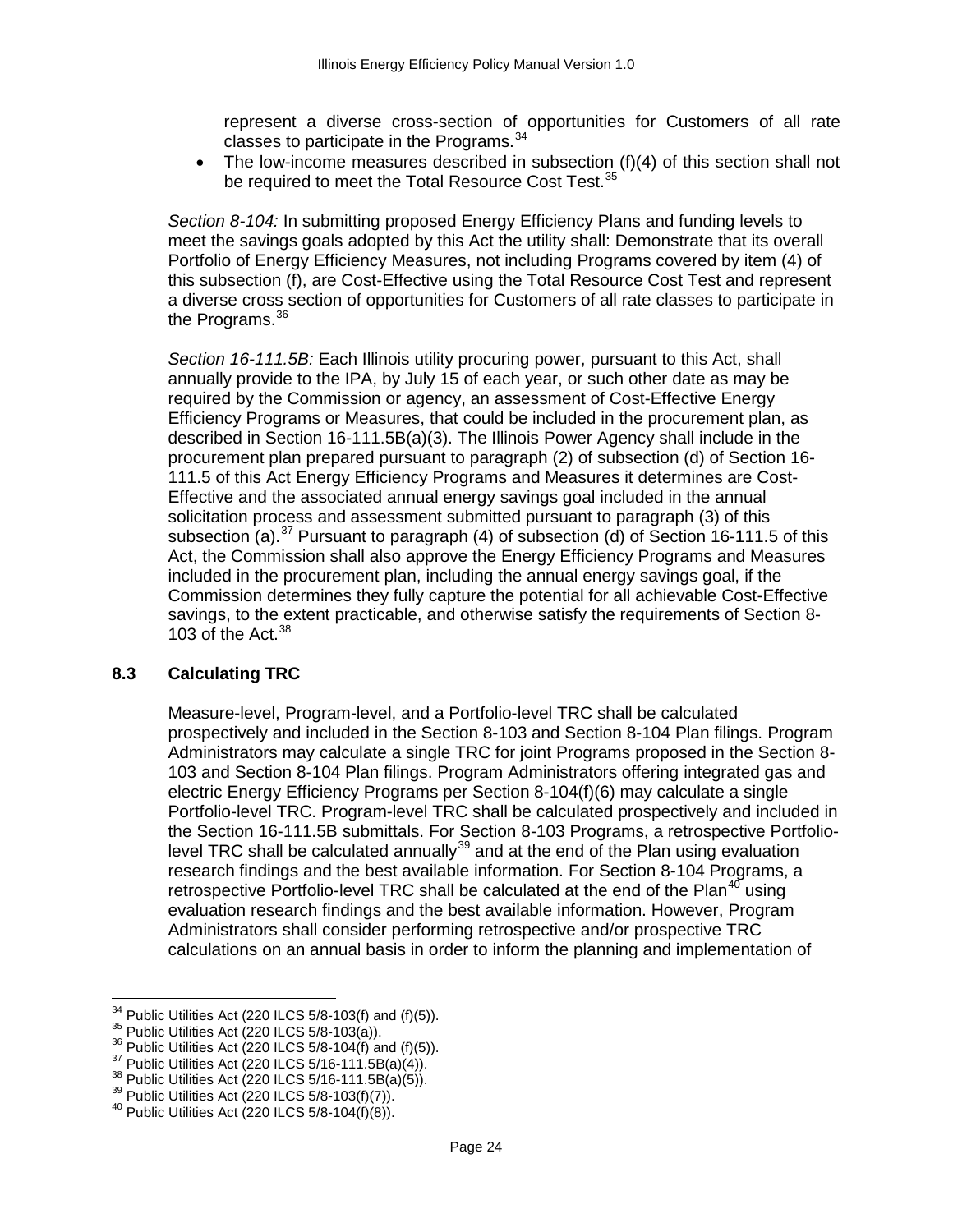efficiency Programs going forward, or as otherwise directed and/or approved by the Commission.

On the cost-side of the equation, when performing a Measure-level TRC, only the Incremental Costs of the Measure should be included.

When performing a Program-level TRC for Sections 8-103 and 8-104, the sum of the Incremental Costs of the Measures in the Program, as well as any Non-Incentive Costs that can be attributed to the Program, should be included. The Net-to-Gross Ratio is applied to the Incremental Costs in the TRC analysis.

When performing a Portfolio-level TRC, the sum of the Incremental Costs of the Measures in the Programs, Non-Incentive Costs that can be attributed to the Programs, as well as the Portfolio-level Costs should be included.<sup>[41](#page-24-1)</sup> The NTG Ratio is applied to the Incremental Costs in the TRC analysis. In other words, when performing a Portfolio-level TRC, the costs include: the sum of all the costs included in the Program-level TRC analyses plus the Portfolio-level Costs, which consist of Non-Incentive Costs that relate to the energy efficiency portfolio that have not already been accounted for in the Program-level TRC analyses. Portfolio-level Costs are defined in Section 5.2 of the Policy Manual, Portfolio Cost Categories. Efforts should be made to ensure that no double counting of costs nor exclusion of any costs occurs when performing the TRC test analysis. TRC analysis results should be accompanied by language that demonstrates compliance with the TRC cost definitions by Program.

#### <span id="page-24-0"></span>**8.4 TRC Costs**

The following definitions should be adhered to for purposes of classifying costs when performing the TRC test analysis $42$ :

i. **Incremental Costs** means the difference between the cost of the efficient Measure and the cost of the most relevant baseline measure that would have been installed (if any) in the absence of the efficiency Program. Installation costs (material and labor) and Operations and Maintenance (O&M) costs shall be included if there is a difference between the efficient Measure and the baseline measure. In cases where the efficient Measure has a significantly shorter or longer life than the relevant baseline measure (e.g., LEDs versus halogens), the avoided baseline replacement measure costs should be accounted for in the TRC analysis. The Customer's value of service lost, the Customer's value of their lost amenity, and the Customer's transaction costs shall be included in the TRC analysis where a reasonable estimate or proxy of such costs can be easily obtained (e.g., Program Administrator payment to a Customer to reduce load during a demand response event, Program Administrator payment to a Customer as an inducement to give up duplicative functioning equipment). This Incremental Cost input in the TRC analysis is not reduced by the amount of any Incentives (any Financial Incentives Paid to Customers or Incentives Paid to Third Parties by a Program Administrator that is intended to reduce the price of the efficient Measure to the Customer). Incremental Cost calculations will vary depending on the type of efficient Measure being implemented as set forth in the IL-TRM.

<span id="page-24-2"></span><span id="page-24-1"></span><sup>&</sup>lt;sup>41</sup> Portfolio-level cost categories can be found in Section 5.2 of the Policy Manual, Portfolio Cost Categories.<br><sup>42</sup> Portfolio-level cost categories can be found in Section 5.2 of the Policy Manual, Portfolio Cost Categ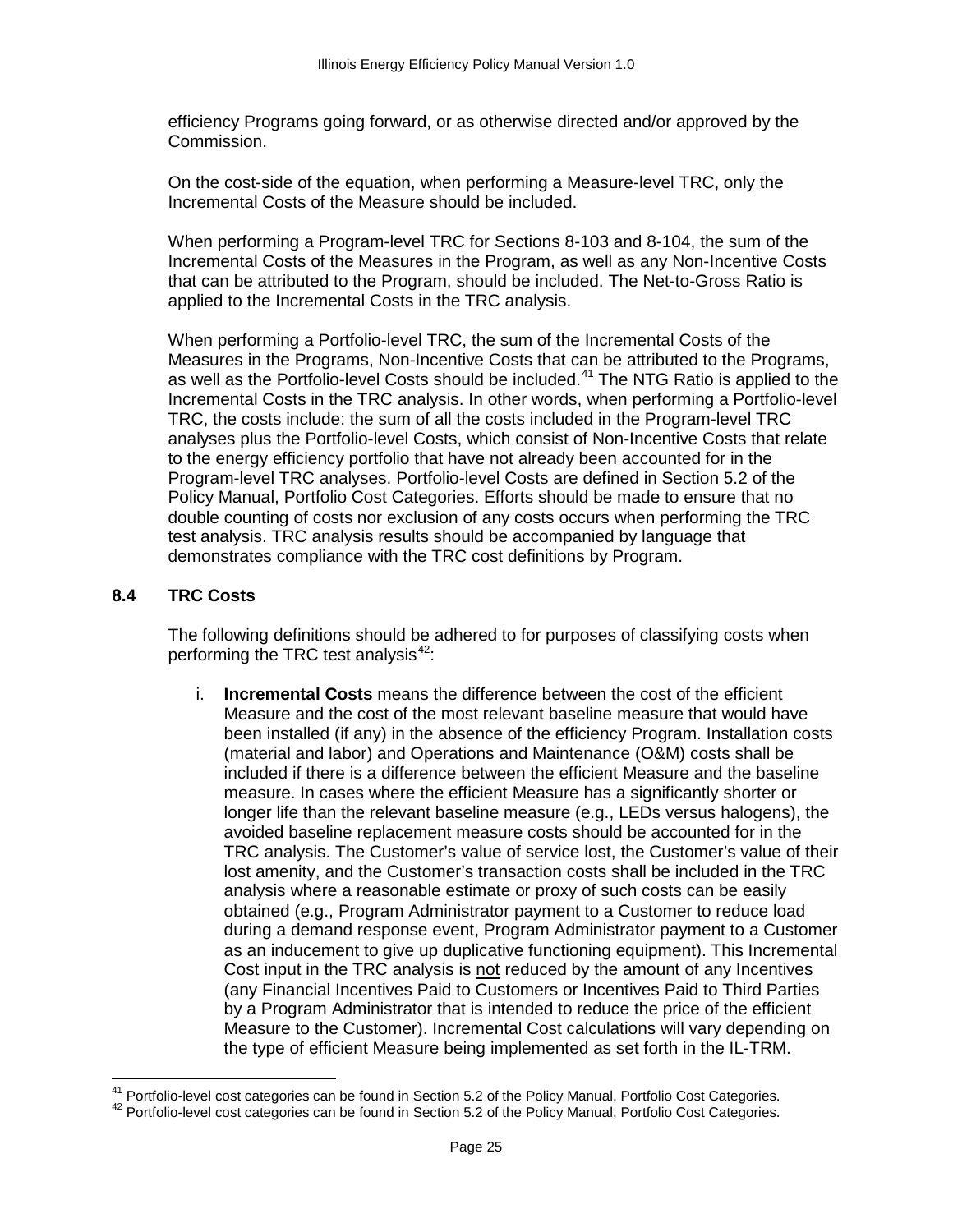- ii. **Incentives**<sup>[43](#page-25-0)</sup> = Financial Incentives Paid to Customers + Incentives Paid to Third Parties.
	- a. **Financial Incentives Paid to Customers** means payment<sup>[44](#page-25-1)</sup> made by a Program Administrator directly to an end-use Customer to encourage the Customer to participate in an efficiency Program and offset some or all of the Customer's costs to purchase and install a qualifying efficient Measure, ultimately resulting in a reduction in the net price paid by the Customer for the efficient Measure. This rebate type of Incentive is often referred to as a downstream incentive which has the result that the net price to the Customer of an Energy Efficiency Program-sponsored Measure is reduced by the amount of the Incentive.
	- b. **Incentives Paid to Third Parties** means payment made by a Program Administrator to a third party that is principally intended to reduce the net price to the Customer of purchasing and installing a qualifying efficient Measure. Incentives Paid to Third Parties include payments made by a Program Administrator to Trade Allies, manufacturers, wholesalers, distributors, contractors, builders, retailers, implementation contractors, or other non-Customer stakeholders that are principally intended to defray the Incremental Cost to the Customer of purchasing and installing an efficient Measure. Incentives Paid to Third Parties also includes payment made by a Program Administrator to an implementation contractor to cover the full cost of direct installation Measures (materials and labor), for the portion not covered by the Customer. Incentives Paid to Third Parties also include payment made by a Program Administrator to a third party to cover the full cost of study-based services (e.g., facility energy audits, energy surveys, energy assessments, retro-commissioning) that are truly necessary for a Customer to implement efficient Measures, as opposed to being principally intended to be a form of marketing, for the portion not covered by the Customer. Incentives Paid to Third Parties also includes payment made by a Program Administrator to an implementation contractor to cover the cost of pickup and recycling of duplicative functioning equipment before its expected life is over (e.g., appliance recycling Programs), for the portion not covered by the Customer.
- iii. **Non-Incentive Costs** means Program Administrator costs (related to energy efficiency) that are not otherwise classified as Financial Incentives Paid to

<span id="page-25-0"></span><sup>&</sup>lt;sup>43</sup> The Illinois TRC test requires that "all incremental costs of end use measures (including both utility and participant contributions)" should be reflected as costs in the TRC test calculation. As long as we ensure that "all incremental costs of end-use measures" is included in the TRC test calculation, there is no need to add Program Administrator Contribution costs (i.e., Incentives) and Participant Contribution costs as separate components to the TRC test. However, Program Administrator Contribution costs (i.e., Incentives) are needed for purposes of calculating the Program Administrator Cost Test/Utility Cost Test (PACT/UCT) since those are a component of the Program Administrator expenses. Most TRC modeling software requires users to input the Incentives as a separate input in addition to providing all Incremental Costs such that the PACT/UCT can be calculated; for this reason, the separate Incentives input in the TRC model is not "used" when calculating the TRC test because these costs are already reflected in the Incremental Cost input, and if the model were to use both the Incentives input and the Incremental Cost input, it would result in double counting of costs in the TRC analysis.

<span id="page-25-1"></span>Payments include non-Measure items of value that would be treated as transfer payments, e.g. gift cards.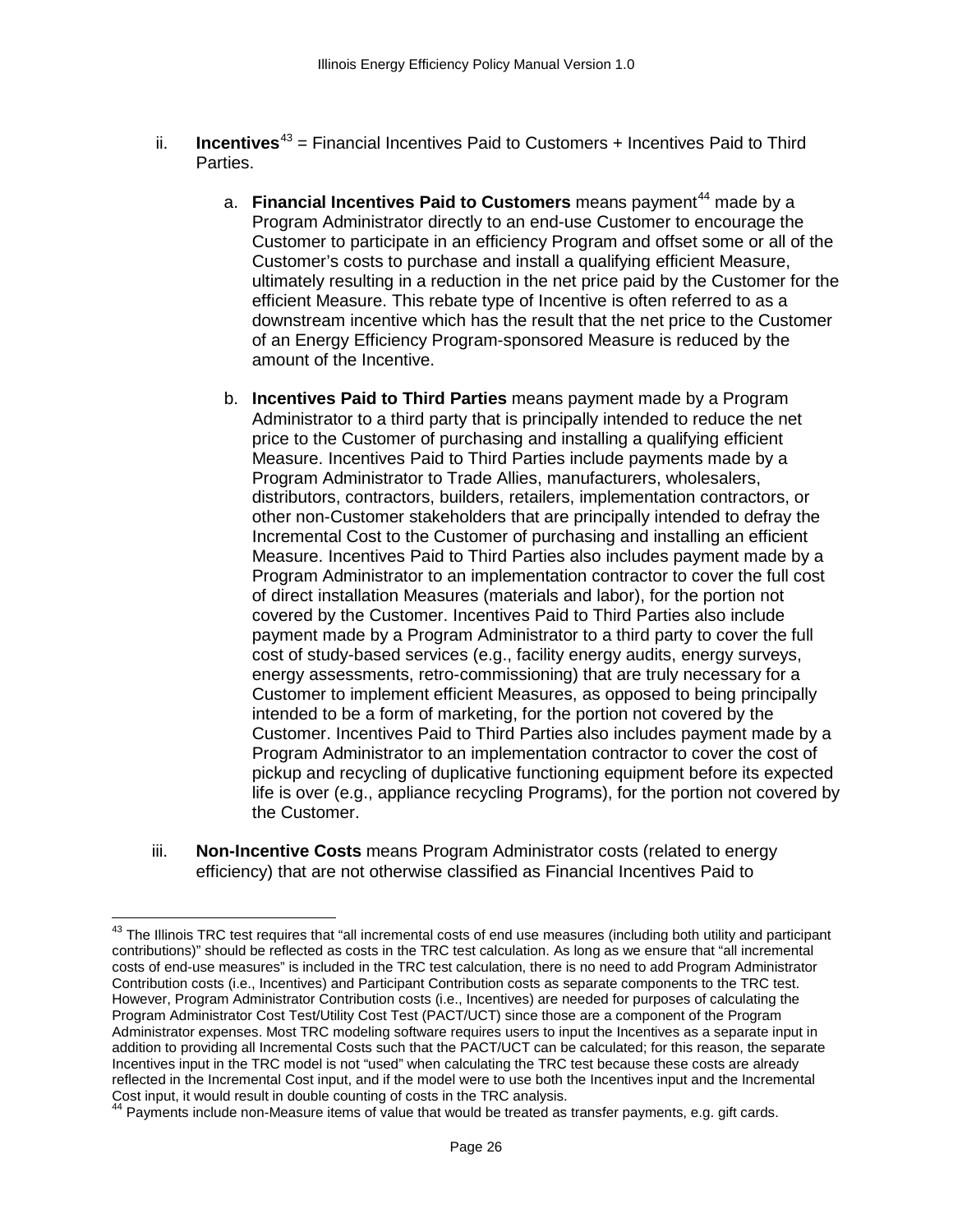Customers or Incentives Paid to Third Parties (i.e., Program Administrator cost that is not classified as the Program Administrator Contribution to Incremental Costs). Non-Incentive Costs = Program Administrator Costs – Incentives, where Incentives = Financial Incentives Paid to Customers + Incentives Paid to Third Parties, as those terms are defined herein.

*Exception:* If the amount of Incentives exceeds the amount of Incremental Costs, the Program Administrator may choose to reclassify the amount of Incentives in excess of Incremental Costs as Non-Incentive Costs when performing the TRC analysis. If Incentives>Incremental Costs, then Incentives – Incremental Costs = Excess Incentives, and these Excess Incentives would be reclassified as Non-Incentive Costs, and Incentives effectively would be set equal to the Incremental Cost amount in the TRC analysis. In this exceptional case, Non-Incentive Costs = Program Administrator Costs – Incentives + Excess Incentives, and for cost-effectiveness modeling purposes, set Incentives = Financial Incentives Paid to Customers + Incentives Paid to Third Parties – Excess Incentives = Incremental Costs.

Examples of Non-Incentive Costs include:

- a. Costs for overhead and labor and materials required to design, develop, deliver, distribute, implement, process, administer, solicit, contract, manage, verify, evaluate, research, and/or perform functions related to the following: energy efficiency rebate processing, field verification, site inspections, quality assurance and quality control activities, direct implementation literature, applications and forms, energy efficiency marketing campaigns, media promotions, media production, bill inserts, brochures, door hangers, print advertisements, radio spots, television spots, website, business outreach, customer outreach, community outreach, customer relations, education materials, non-Customer specific education and training, Trade Ally training, energy efficiency curriculum development, demand response system operation and communication, information technology, and tracking system databases.
- b. Program Administrator payment to a third party whose principal purpose is not to reduce the cost of the efficient Measure to the Customer. An example would be a bonus paid to a contractor (SPIFF) for each efficient Measure the contractor sells before the end of the Program Year. This additional bonus payment (SPIFF) to a contractor, to the extent it is not transferred to the Customer in lower prices, does represent a real cost and not a transfer. The purpose of the additional bonus payment (SPIFF) is to increase efficient Measure sales by, among other things, encouraging the contractor to spend additional time promoting the efficient Measure, carry more inventory, train employees, etc. These types of promotions do have real costs. Thus, the amount of the additional bonus payment (SPIFF) is treated as a Non-Incentive Cost because it serves as a reasonable proxy for the cost of additional contractor time and effort spent promoting the efficient Measure.
- c. Program Administrator payment to a third party to cover the cost of services that are principally intended to be a form of marketing, as opposed to being truly necessary for any Customer implementation of efficient Measures, should be classified as Non-Incentive Costs.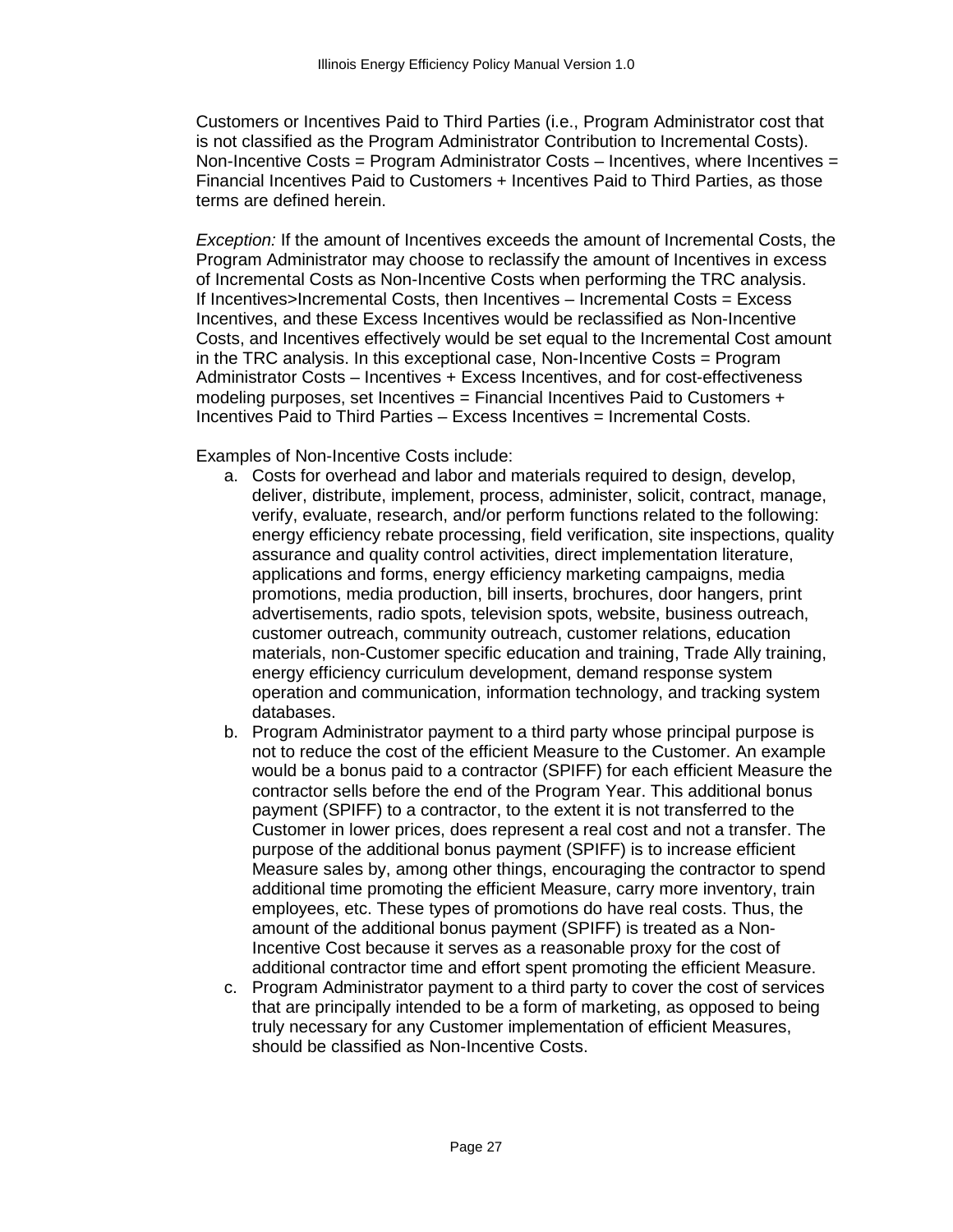#### **Section 9: Uniform Methods Project and Evaluation Consistency**

#### <span id="page-27-1"></span><span id="page-27-0"></span>**9.1 Uniform Methods Project**

The Uniform Methods Project (UMP)<sup>[45](#page-27-2)</sup> can be used as reference or guidance in developing or applying EM&V policy in Illinois, as described further below.

The UMP provides general guidance for Illinois Energy Efficiency EM&V approaches and policy. UMP chapters (originally published by National Renewable Energy Laboratory (NREL) in April 2013) provide standard methods for evaluating gross energy savings for the most common residential and commercial Measures. The UMP was developed by NREL and offers general approaches that can be applied in Illinois. The UMP:

- Is not intended to alter or replace the IL-TRM, IL-TRM Policy Document, this Policy Manual, or other Commission-approved evaluation procedures, to the extent the UMP provisions differ from those documents;
- Offers guidelines that help strengthen the credibility of Energy Efficiency Program savings calculations and has been reviewed by experts from across the country;
- Provides clear and accessible protocols to aide in determining savings for the most common Energy Efficiency Measures;
- Supports consistency and transparency in how savings are calculated;
- Optimizes the development and management of EM&V for Energy Efficiency Programs offered by public utility commissions, utilities, and Program Administrators;
- Allows for comparison of savings across similar Energy Efficiency Programs and Measures in different jurisdictions; and
- Potentially increases the acceptance of reported energy savings.

<span id="page-27-2"></span><sup>&</sup>lt;sup>45</sup> See Uniform Methods Project for Determining Energy Efficiency Program Savings, Office of Energy Efficiency & Renewable Energy. Retrieved fro[m http://energy.gov/eere/about-us/ump-home.](http://energy.gov/eere/about-us/ump-home)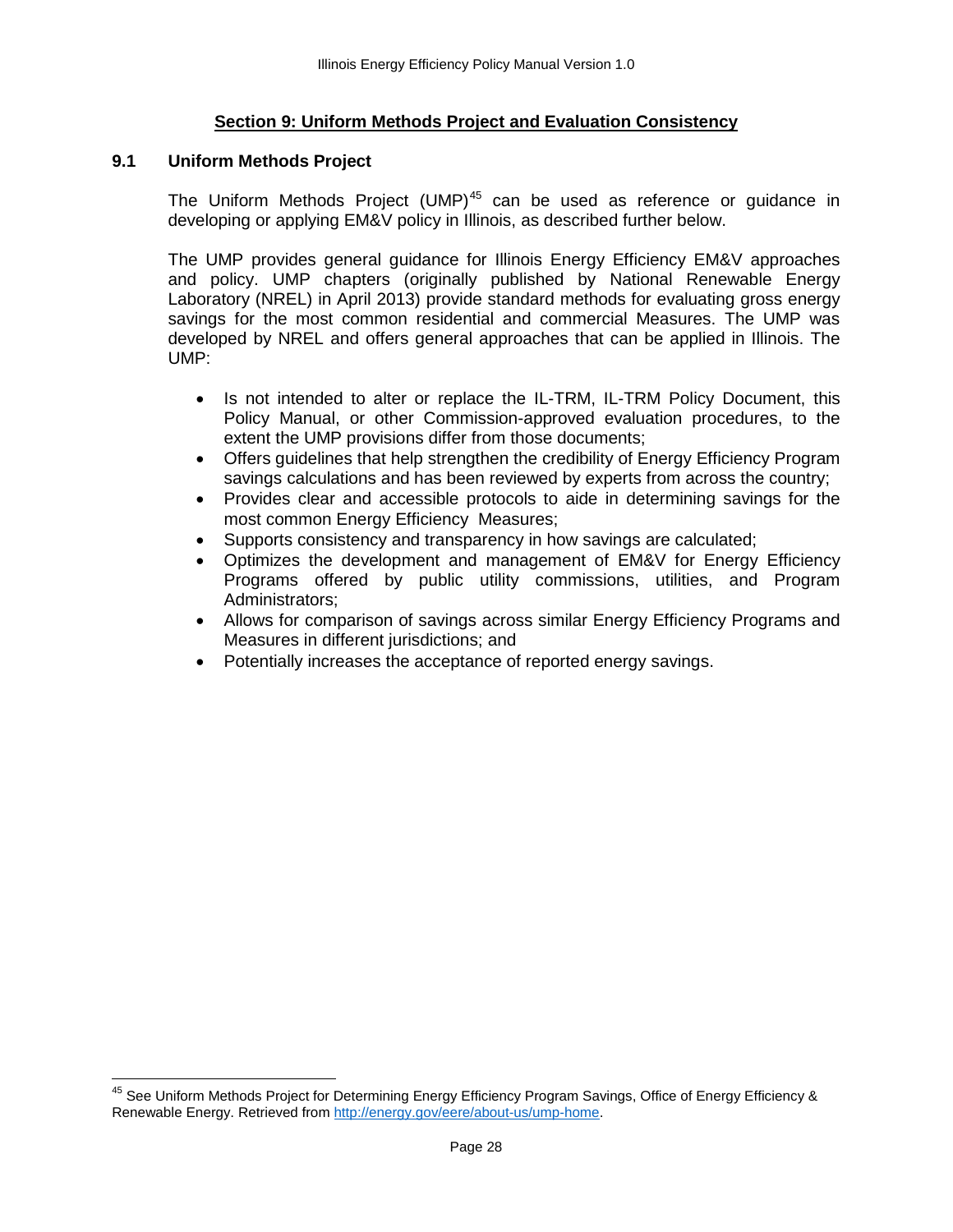## **Section 10: Evaluation Measurement & Verification Work Plans and Reports[46](#page-28-3)**

#### <span id="page-28-1"></span><span id="page-28-0"></span>**10.1 EM&V Work Plans**

Program Administrators shall require Evaluators to submit draft EM&V work plans annually by June 1 so that annual and total Plan EM&V work plans can be assessed. Draft EM&V work plans shall be submitted to Program Administrators, the SAG Facilitator, and Commission Staff concurrently for review and comment, including a summary outline of tentatively planned and proposed evaluation activities for the threeyear Portfolio Plan. Program Administrators shall require Evaluators to coordinate evaluation plans, methodologies, statistical analysis, and approaches to avoid unnecessary duplication of effort, to the extent practicable.

The SAG Facilitator will post draft EM&V work plans to the SAG website for review and comment and circulate notice to SAG. Comments on draft EM&V work plans shall be submitted to Program Administrators, Commission Staff and Evaluators within fifteen (15) Business Days, or a timeline mutually agreed to by the parties. Evaluators will review feedback and provide final EM&V work plans to Program Administrators, the SAG Facilitator, and Commission Staff within fifteen (15) Business Days, or a timeline and process mutually agreed to by the parties. Evaluators will aim to finalize EM&V work plans by July 15 annually, for the Program Year that closes on May 31. The SAG Facilitator will post final EM&V work plans on the SAG website.

Evaluators shall consider evaluation priorities in drafting EM&V work plans. As necessary or as may be required, EM&V work plans may include identifying Measures, Programs, and markets that will be evaluated, including proposed evaluation methodologies, timelines and Plans for process evaluations, impact evaluations, and Net-to-Gross (NTG) and Technical Reference Manual (IL-TRM) research that is consistent with the annual NTG and IL-TRM processes described in Section 7, Evaluation Policies, of this Policy Manual and approved in Commission orders. Evaluators should define Participant as it applies to the specific evaluation. Certain evaluation items listed above may not apply for all Programs.

#### <span id="page-28-2"></span>**10.2 Draft EM&V Reports**

In order to ensure EM&V reports are completed in a timely manner, Program Administrators shall provide necessary Program material and final Program tracking data for use in the evaluation to the Evaluators by September 1, utilizing best efforts.

In order to ensure delivery of timely EM&V reports, draft EM&V reports for the Program Year ending May 31<sup>st</sup> shall be presented to Program Administrators, Commission Staff and all requesting SAG participants simultaneously as soon as practicable, on or before January 15 for residential and commercial and industrial Programs, utilizing best efforts. Final EM&V reports will be provided on or before March 31, utilizing best efforts. If draft EM&V reports are not provided by January 15, Evaluators will provide a preliminary evaluation findings memo, including savings and NTG, on or before January 15. Comments on the draft EM&V reports shall be submitted to the Program Administrators,

<span id="page-28-3"></span> $46$  Program Administrators shall include requirements in contracts, for provisions in this Policy Manual that describe Evaluator obligations.